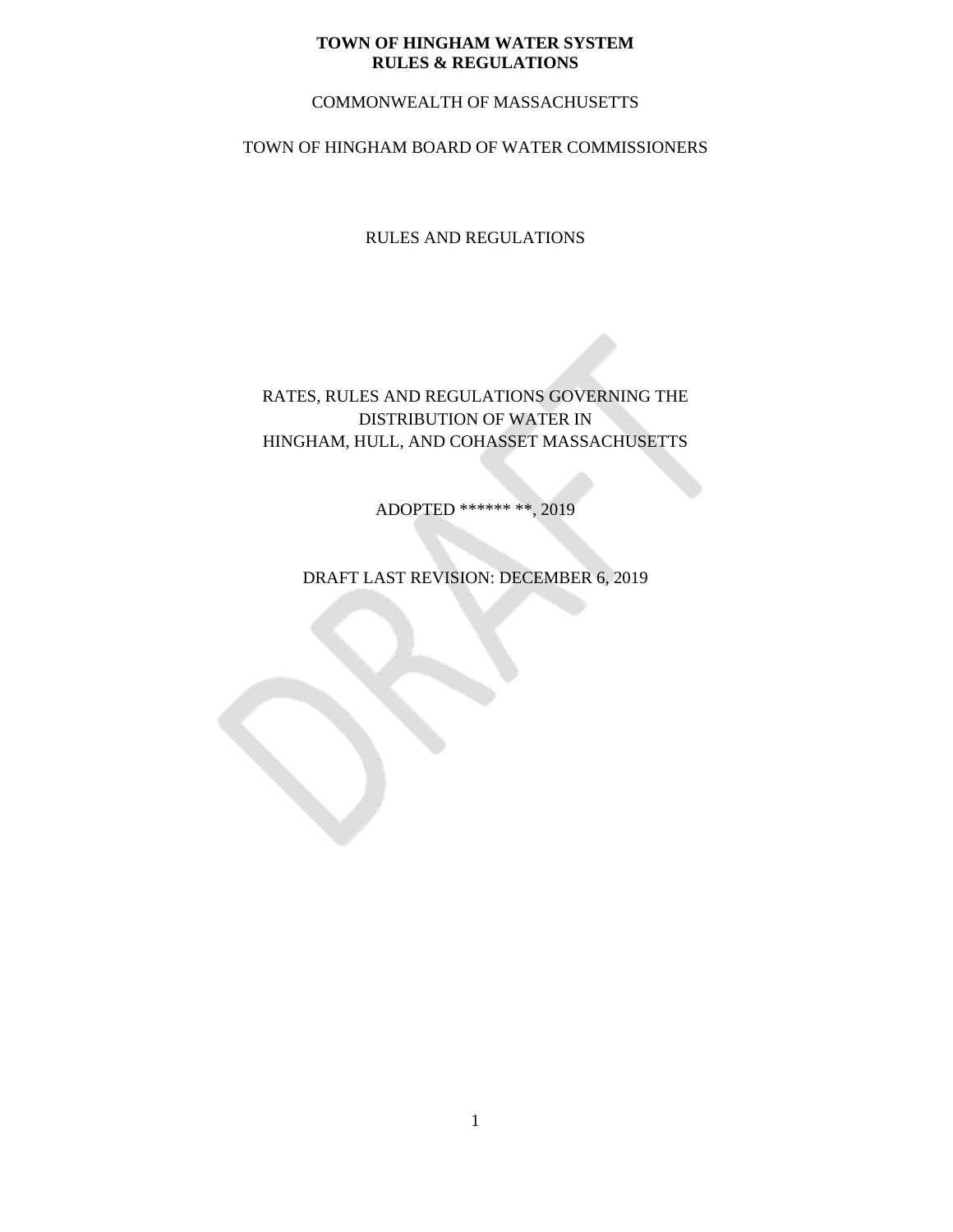# **TABLE OF CONTENTS**

| 1.  |  |  |  |
|-----|--|--|--|
| 2.  |  |  |  |
| 3.  |  |  |  |
| 4.  |  |  |  |
| 5.  |  |  |  |
| 6.  |  |  |  |
| 7.  |  |  |  |
| 8.  |  |  |  |
| 9.  |  |  |  |
| 10. |  |  |  |
| 11. |  |  |  |
| 12. |  |  |  |
| 13. |  |  |  |
| 14. |  |  |  |
| 15. |  |  |  |
| 16. |  |  |  |
| 17. |  |  |  |
| 18. |  |  |  |
| 19. |  |  |  |
| 20. |  |  |  |
| 21. |  |  |  |
| 22. |  |  |  |
| 23. |  |  |  |
| 24. |  |  |  |
| 25. |  |  |  |
| 26. |  |  |  |
| 27. |  |  |  |
| 28. |  |  |  |
|     |  |  |  |
|     |  |  |  |
|     |  |  |  |
|     |  |  |  |
|     |  |  |  |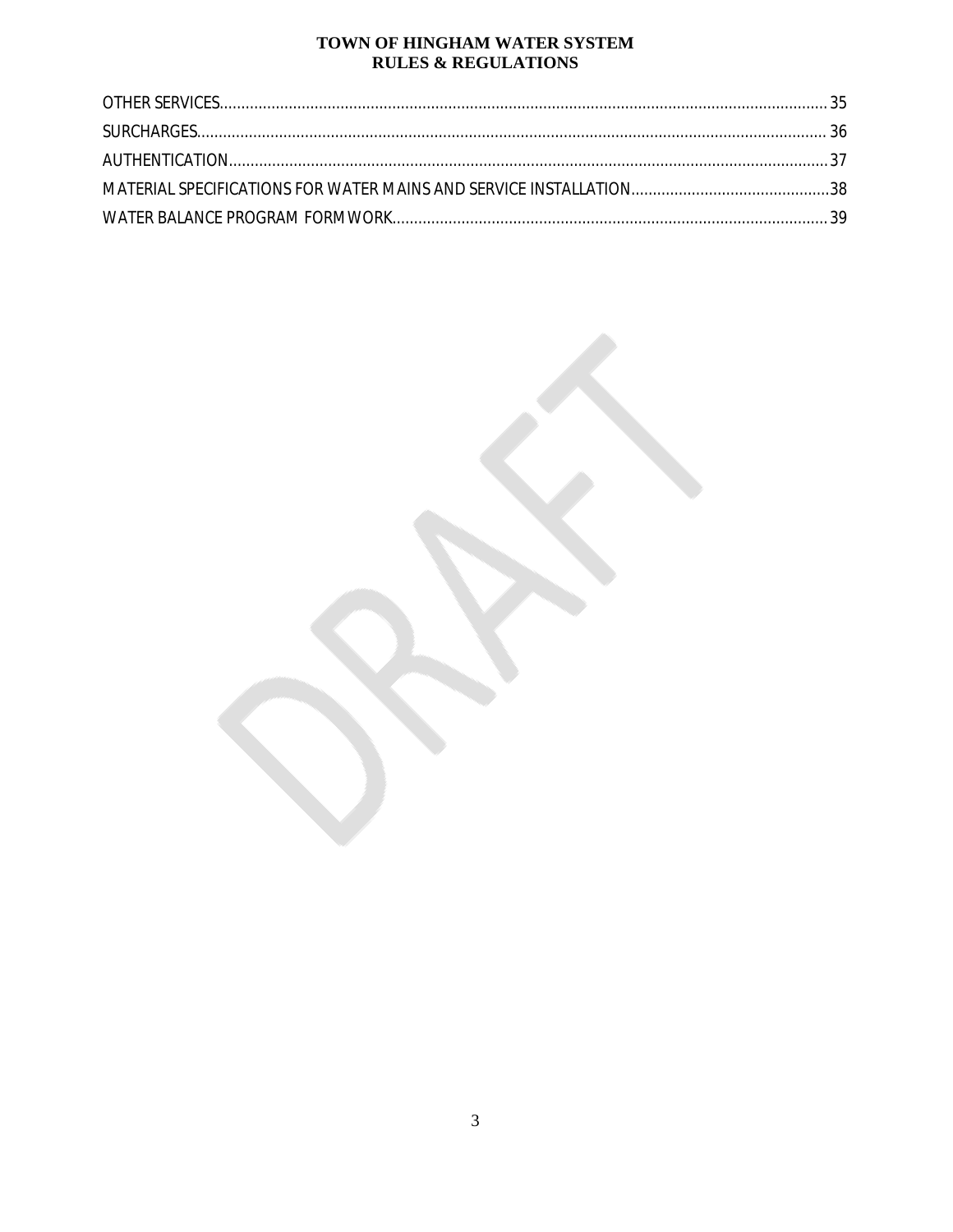### **1. RULES AND REGULATIONS GOVERN RENDERING OF SERVICE**

<span id="page-3-0"></span>Whereas, the Town of Hingham (hereinafter called Town) voted pursuant to Article 10 of the 2019 Annual Town Meeting to purchase the corporate property and all of the rights, privileges and franchises of the Hingham Water Company pursuant to Chapter 139 of the Acts of 1879, as amended; and

Whereas, the Town is authorized to manage the Water System by such officers, servants or agents as it may direct pursuant to Chapter 139 of the Acts of 1879, as amended, and all other applicable laws; and

Whereas, the Town voted pursuant to Article 11 of the 2019 Annual Town Meeting to authorize the Board of Selectmen to act as the Board of Water Commissioners (hereinafter called BWC) to manage, improve and control the Water System with all the powers and duties associated therewith and as contained in Chapter 139 of the Acts of the 1879 and M.G.L. c. 40, § 39A through § 39G inclusive and all other applicable laws and regulations;

Now, therefore, the BWC does hereby adopt the following rules and regulations, fees and charges related to providing potable water from the Hingham Water System to serve the Towns of Hingham, Hull and Cohasset (hereinafter called the Water System).

The Water System will be operated and maintained by the Town, through its Water Superintendent and the private Water System Operator under the direction of the BWC and/or Town Administrator.

The Water System's approval of an application for service binds the Customer to present and future Rules and Regulations and to present and future payment of all applicable Fees, Rates and Charges.

The BWC may enact changes, additions or amendments to the Policy, Rules, Regulations and Fees contained herein after a Public Meeting in accordance with the Open Meeting Law at M.G.L. c. 30A, §§ 18-25.

These Rules and Regulations and all subsequent changes in same, or amendments and additions thereto are a part of the contract with every Customer of the Water System, and each such Customer by submittal of an application for service and/or acceptance of the delivery of water from the Water System agrees to be bound hereby.

# **2. POLICY & PURPOSE**

<span id="page-3-1"></span>The BWC will guide and direct the future and present development and operation of the Water System with the following goals and vision:

SELF SUSTAINING: Establish and maintain a financially sound and self-sustaining management structure for the Water System.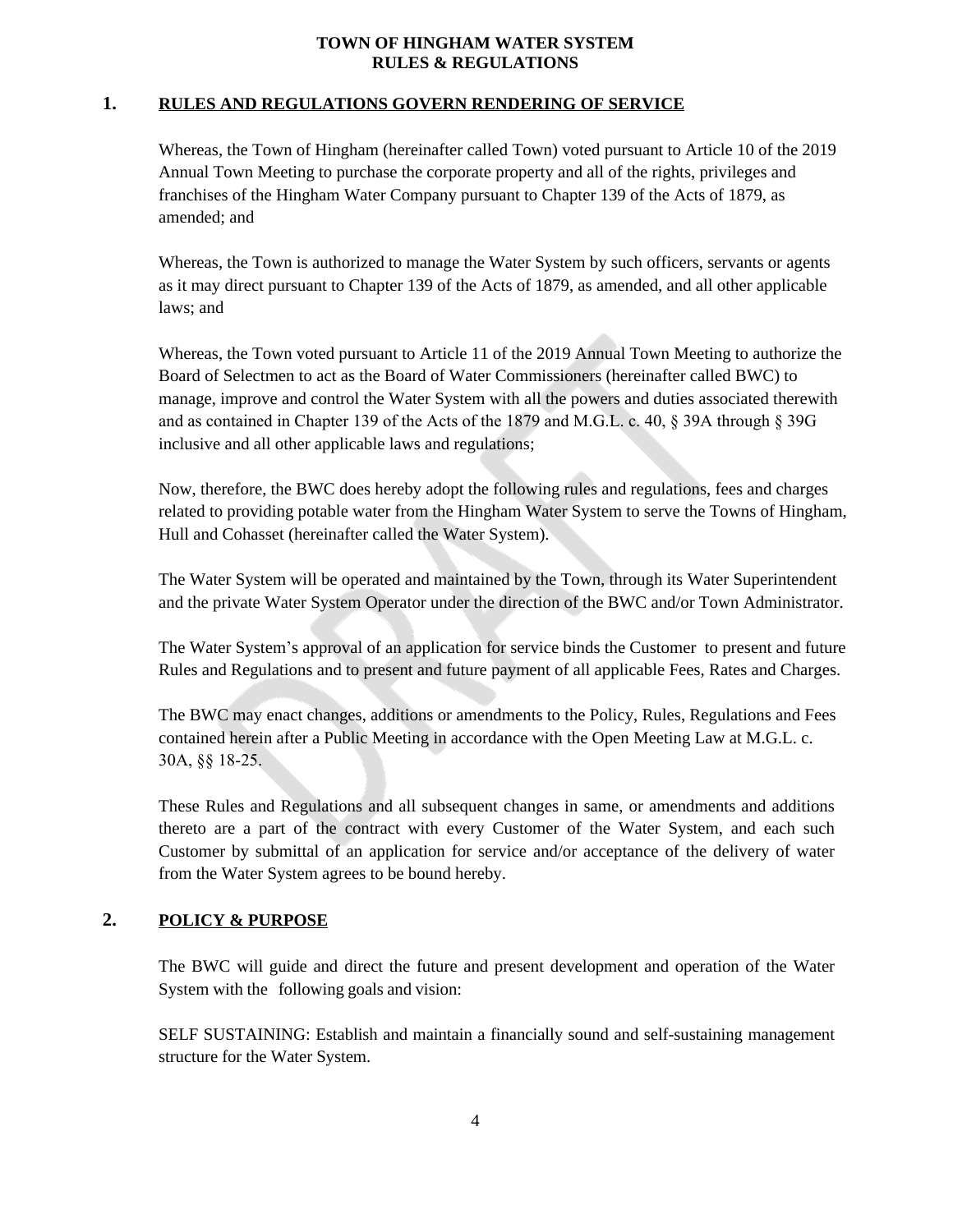RESOURCE PRESERVATION: Encourage conservation. Maintain and improve water resource protections.

INFRASTRUCTURE: Provide a Water System infrastructure such that the character of the Town will be preserved as well as a means to encourage a vital local economy; of which current and future municipal, commercial, and residential uses of properties in Town will benefit.

VISION: Implement the Town's desire to improve service, reduce costs and increase revenue. Continue to improve the water treatment plant and Water System. Maintain and operate the Water System with annual operational, service, and water quality improvement goals.

REGULATION: Comply with the requirements of the Massachusetts Water Management Act, Massachusetts Drinking Water Regulations (310 CMR 22.00, Town of Hingham Bylaws and all other laws and regulations governing a municipal Public Water Supply (PWS).

# **3. DEFINITIONS APPLICATION OF FOLLOWING SECTIONS**

The words "Town Water System" or "Public Water System" or "Water System" or "the Town" refer to the Town of Hingham Water System acquired pursuant to Article 10 of the 2019 Annual Town Meeting and Chapter 139 of the Acts of 1879, as amended.

The Citizen's Advisory Board, referred to as "CAB" established pursuant to Article 11 of the 2019 Annual Town Meeting, consists of five residents from Hingham (3), Hull (1) and Cohasset (1). Each resident is appointed by the Hingham Board of Selectmen with recommendations from the Hull and Cohasset Boards of Selectmen. The CAB is a multi-town, public unpaid volunteer body subject to the Massachusetts Open Meeting Laws, Public Records Laws and State Ethics Laws. The CAB will advise the BWC on the rate setting process and citizen complaints and/or concerns.

The Transition and Evaluation Committee, referred to as "TEC" established pursuant to Article 11 of the 2019 Annual Town Meeting, consists of five appointed Hingham residents by the Moderator and Board of Selectmen. The TEC will advise the Water Superintendent, assist with transition tasks and identify and evaluate structural and governance options for the Water System.

The word "Customer" shall mean any person, firm, corporation, government, or governmental division or other entity who has applied for and received water service supplied by the Town of Hingham Water System. Customer accounts shall be classified according to the following usage:

a. "Residential usage" shall refer to water supplied to a structure, or part of a structure, which is primarily used as a home, residence, or sleeping place by one or more persons.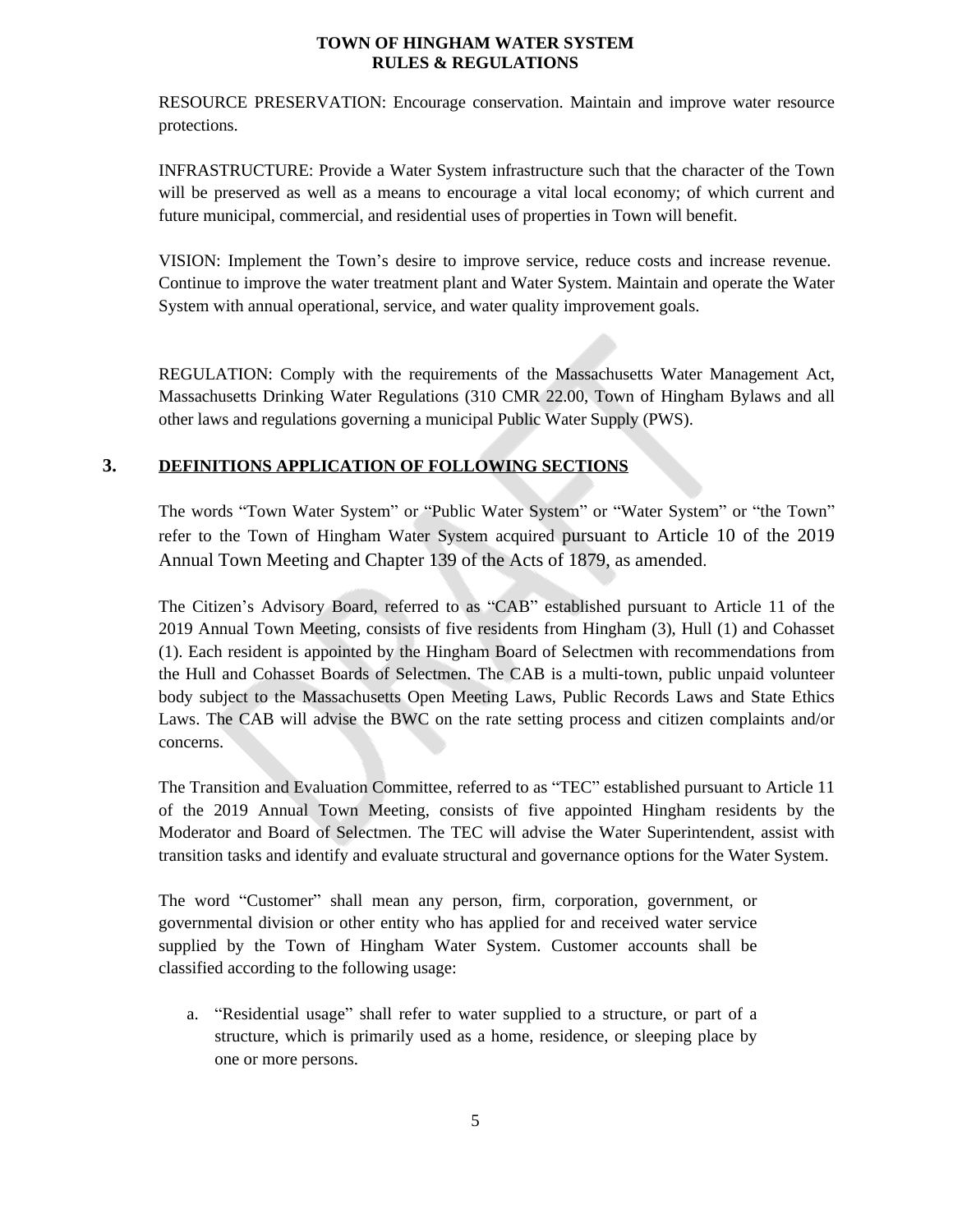- b. "Commercial usage" shall refer to water supplied to a structure used for any commercial purpose, including all retail stores; restaurants; office buildings; laundries; and other private business and service establishments; other than a manufacturing plant.
- c. "Public authority usage" shall refer to water supplied to a structure relating to any department or branch of the government of the Towns the Water System services.
- d. "Industrial usage" shall refer to water supplied to a structure used as a manufacturing plant.

The words "main" or "main pipe" shall mean the supply pipe from which service connections are made to supply water to Customers. (Refer to Material Specifications).

The words "service pipe" or "service connection" shall mean the pipe running from the main pipe to the Customer property line or curb stop. (Refer to Material Specifications).

The words "curb stop" shall mean the in-ground structure located at (or near) the property line, which contains a service valve. The service valve is the connecting point between the service pipe (from the water main) and the service pipe into the building receiving water. The curb stop and the service valve are the property and maintenance responsibility of the Town Water System. (Refer to Material Specifications).

The words "corporation cock" shall mean the water service shutoff valve located at a street water main. This valve cannot be operated from the ground surface because it is buried and there is no valve box. (Refer to Material Specifications).

The words "Customer service connection" shall mean the pipe running from the Town's curbstop at the property line to the Customer's premises. (Refer to Material Specifications).

The word "lien" shall mean the statutory claim a municipality may impose as defined in M.G.L. c. 40, § 42A.

The words "meter vault" shall mean the hot box or pit installed to house the meter and protect it from weather and freezing if the meters are not located inside a heated building. (Refer to Material Specifications).

The words "seasonal use" shall mean an intermittent use, season after season, at the same premises.

The word "premises" as used herein shall be restricted to the following:

a. A building under one roof owned or leased by one Customer and occupied as one residence or one place of business.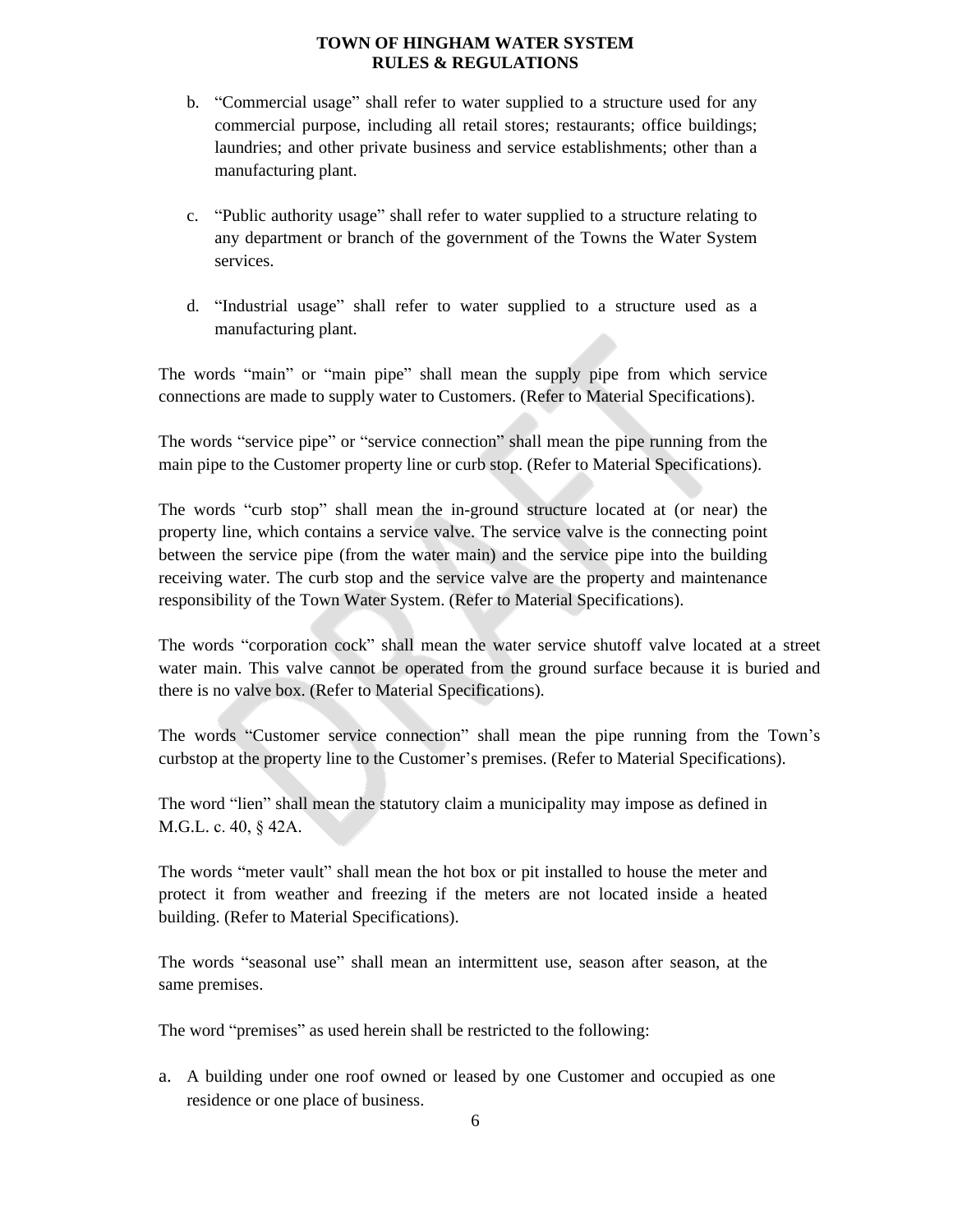- b. A combination of buildings owned by one Customer in one common enclosure, or occupied by one family, or one corporation or firm, as a residence or place of business.
- c. Each unit of a multiple house or building separated by a solid vertical partition wall, occupied by one family, or one firm, as a residence or place of business.
- d. A building owned by one Customer having a number of apartments, offices, or lofts, which are rented to tenants, using in common one hall and one or more means of entrance.

The word Water System Operator, otherwise known as Operator, is a private contractor responsible for the day to day operations of the Water System and reports to the Water Superintendent and BWC.

The word "Water Superintendent" refers to the individual appointed by the Board of Selectmen acting as the BWC to manage the Water System Operator and capital projects and shall report to the Town Administrator and BWC.

# **4. APPLICATION FOR WATER SERVICE**

- <span id="page-6-0"></span>a. Application for water service through an existing street service connection shall be made to the Town Water System by the owner of the premises to be supplied, or his duly authorized representative.
- b. No agreement will be entered into by the Town Water System with an applicant until all arrears and charges due by the applicant at any premises now or heretofore occupied by him shall have been paid.
- c. The property owner will be required to contract for water service furnished to premises when more than one tenant is supplied by one service connection and meter or where the tenants are changing more than twice a year.
- d. Any change in the identity of the contracting Customer at any premises will require a new application and the Town Water System may, after reasonable notice, discontinue the water service in accordance with Section \*\* Discontinuance of Water.

# **5. APPLICATION FOR NEW WATER SERVICE CONNECTION**

<span id="page-6-1"></span>a. The Town Water System shall furnish, install, own and maintain all new service connections from the water main to the curb stop, meters and meter installations (excluding the plumbing required for the meter installation), including the hiring of traffic control personnel and obtaining the street opening permits. The Customer is responsible for the service line from the curb stop into the property to the meter, including all internal plumbing.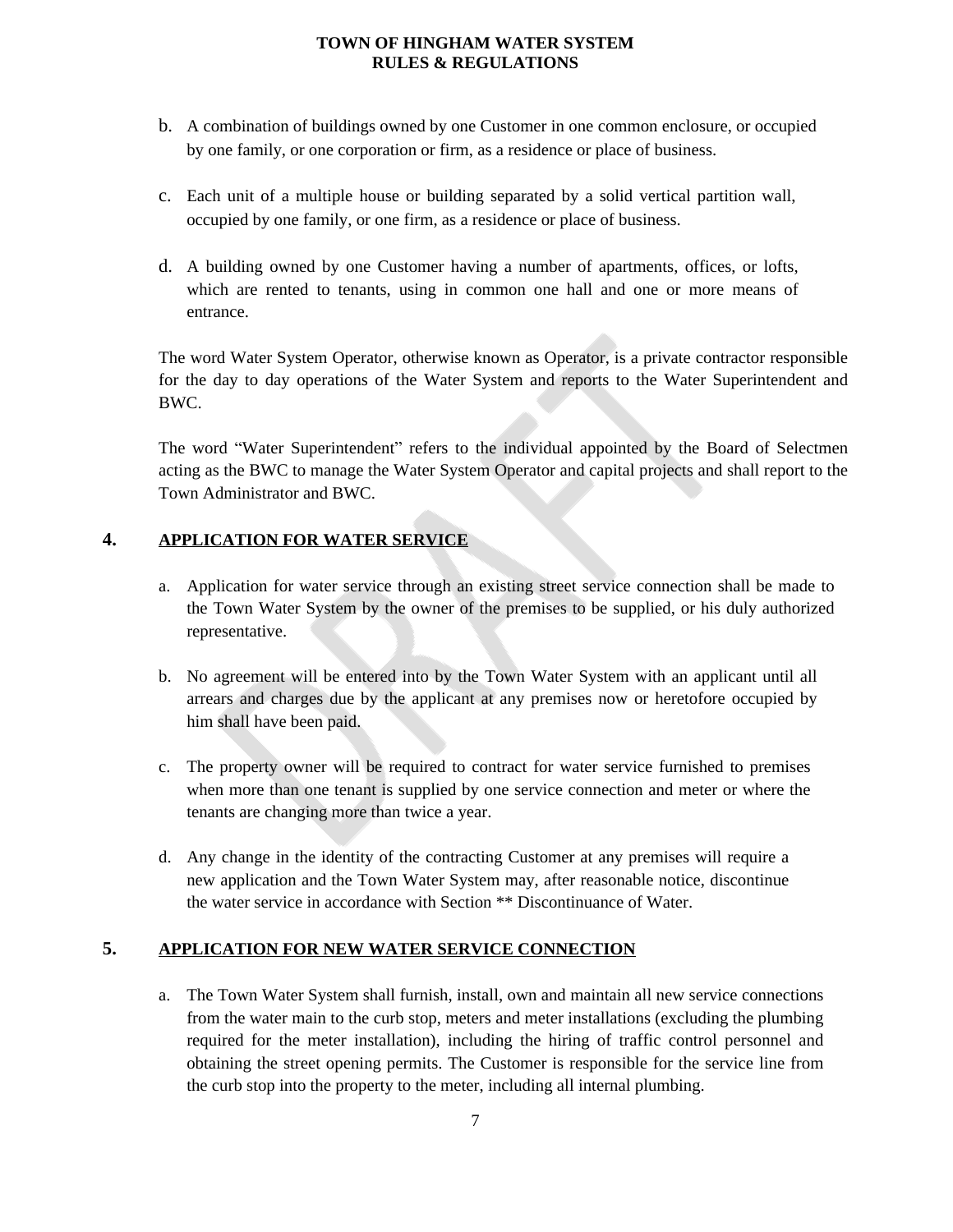- b. Unless exempted pursuant to this Rule 5(b), all applicants for construction of new water service connections after the effective date hereof are subject to the requirements of any water conservation, water balance, water demand management, or water supply management plan or program implemented by the Town Water System (generally referred to as the "Water Balance Program" in Section \*\*). Activation of any connection to the Town's water system, including new water service connections, will not occur until the applicant has satisfied all requirements of the Water Balance Program, excluding that necessary for testing purposes, then in force and applicable.
	- 1) The requirements of this Rule 5(b) shall apply to each applicant for water service requiring construction of a new water service connection, or expansion of an existing connection, except an individual single family 3-bedroom (or less) residential dwelling (housing unit) and except any private fire service connection, private hydrant or public fire hydrant service connections. Any residential subdivision or residential housing project greater than one single family dwelling, being developed (or having the potential to be developed) in phases, or as part of a common plan of development, shall be treated as a single project for purposes of determining the number of dwelling units.
- c. Unless exempted pursuant to this Rule  $5$  (c), all new, temporary, and existing Customers expanding demand for water service as a result of construction or other change of use resulting in an increase in water service demand of 100,000 gallons or more per year are subject to the requirements of the Water Balance Program, to the extent then in force and applicable. Failure to satisfy all applicable requirements of the Water Balance Program will constitute grounds for discontinuance of water service to Customers as provided in Rule \*\*(b)(7).
	- 1) The requirements of this Rule 5 (c) shall apply to all water service connections, excluding any private fire service connection and/or any construction or change of use project authorized under a valid building/plumbing permit issued prior to the effective date hereof. Existing water service connections that have not recorded metered consumption within 24 months of any request for re-activation of service shall be deemed a new service connection under the Water Balance Program.
- d. Only the Town Water System, or its designated representative, shall make any/all connections to its mains, only after DigSafe has been notified. The Town Water System shall have the authority to specify the size, type, and quality of all materials entering into the street service connection. All new connections shall be required to meet current plumbing standards and codes, including low flow plumbing fixtures or water-less urinals or other fixtures that can function without the use of water.
- e. As used herein, street service connection means the service pipe from the main to the property line of the premises to be serviced, including the corporation cock, curb stop valve, and curb box, and shall be laid at a right angle to the main; and shall not cross intervening properties, and will be furnished and installed by, and shall remain the property of the Town Water System, and under its sole control and jurisdiction.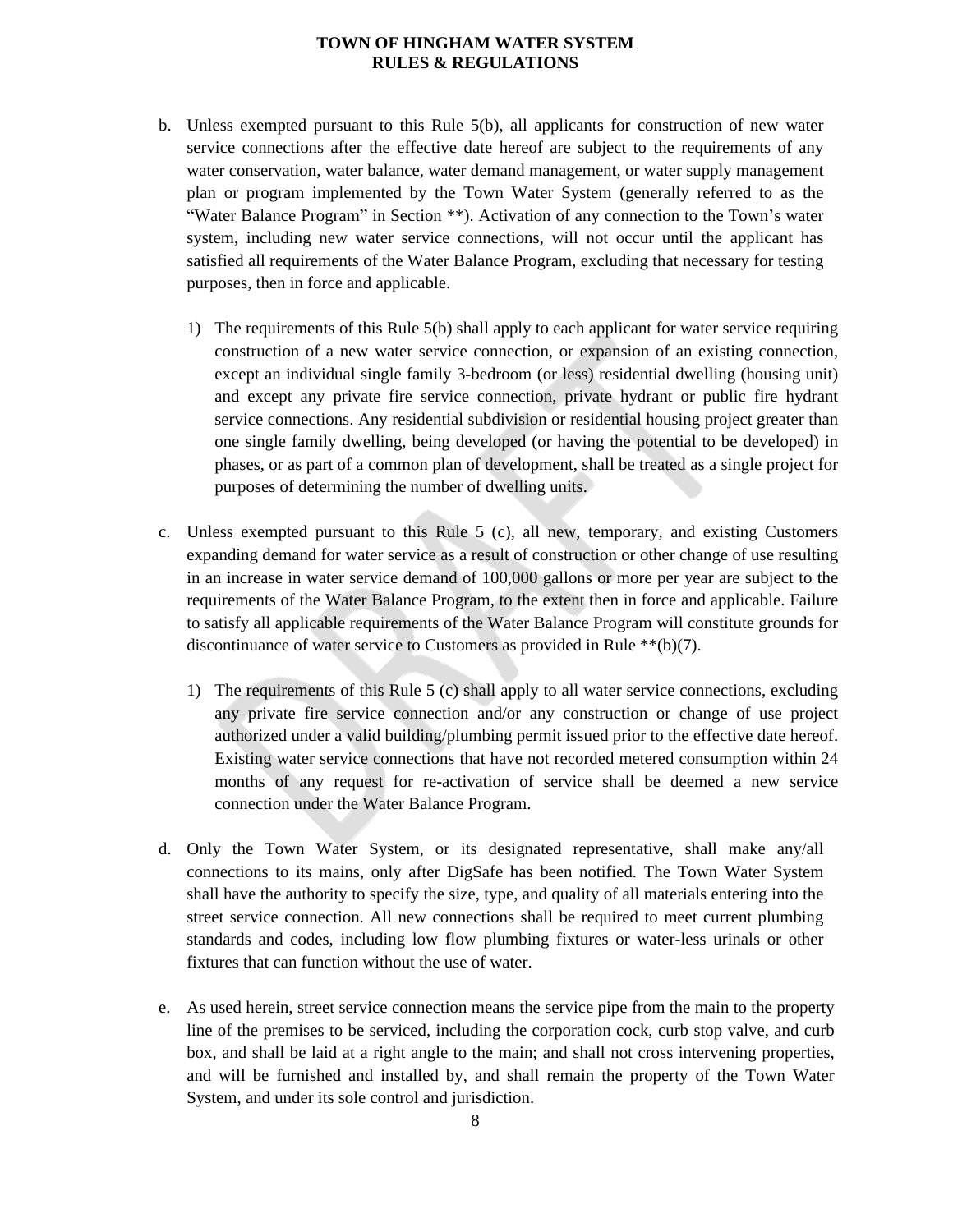- f. Where a street service connection is already laid to the property line, the Customer shall connect with the street service connection as laid. Connections must be made in accordance with all other Town Rules and Regulations. Water Service will not be turned on until such time as a meter is set in accordance with the Town's Rules and Regulations.
- g. The curb box shall be set at or near the curb or property line and shall be kept and made accessible to the Town Water System by the Customer at all times.
- h. New street service connections shall not be laid during the months of November, December, January, February and March, except at the discretion of the Town Water System and the issuance of permits necessary to perform the work in the Water System Towns.
- i. The street service connection from the main to the property line will be maintained by the Town Water System at the Town's expense. All tapping shall be done at the main at a ninety degree angle.
- j. The Town Water System shall in no event, instance, or circumstance be responsible for maintenance of or for damage done by water escaping from the Customer's service connection or any other pipe and fixture(s) on the outlet side of the Town's curb stop valve. Customers assume all responsibility and liability for the water service line from the curb stop valve to their premise.

## **6. CUSTOMER'S SERVICE PIPES – EXISTING STREET SERVICE CONNECTION**

- <span id="page-8-0"></span>a. The Town Water System shall have the authority to specify the size, type, and quality of the materials which shall be laid between the property line and structures on the premises to be supplied.
- b. The service pipe from the property line and/or curb stop valve to the place of consumption shall be furnished and installed by the Customer at their sole expense and risk. Any and all repairs, maintenance, or replacement necessary on the Customer's service pipe or any pipe or fixture in or upon the Customer's premises shall be performed by the Customer at their sole expense and risk. The Customer shall promptly notify the Town Water System of any leak, defect or damage affecting the service pipe between the property line and the point where metered. Existing Customer-owned service lines that are non-conforming with these Rules and Regulations may be repaired but not replaced until brought up to current standards at the Customer's expense.
- c. The Customer's service pipe and all connections and fixtures attached thereto shall be subject to the inspection and approval of the Town Water System before the water will be turned on. The contractor completing the work for the Customer must be an approved contractor in accordance with Attachment/Appendix \*\*\*.
- d. The service pipe shall be laid at all points at least five feet below the surface of the ground and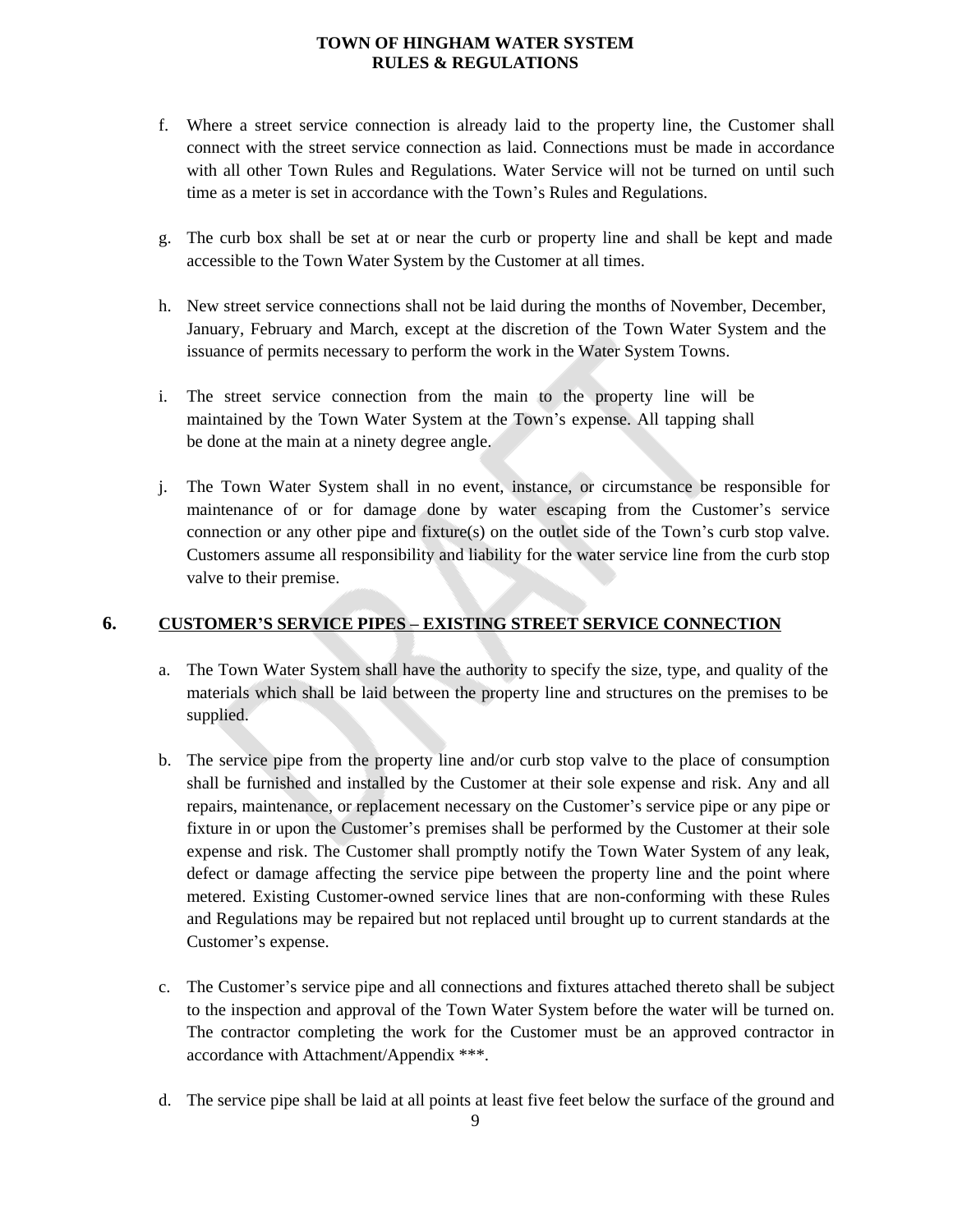shall be placed on firm and continuous sand or gravel (not ledge) so as to give unyielding and permanent support, and shall be installed in a trench at least ten feet in a horizontal direction from any sewer line, septic tank or leaching field and at least five feet from any other buried line or conduit. The trench shall be backfilled with clean sand or gravel, which excludes pavement, rock, cobbles, boulders, organic matter, or any deleterious material. Any vertical crossings shall be at least two feet and any sewer lines must be under the water line. Existing or future crossings, public or private, must be made known to the Town. Exceptions may be granted in writing by the Town Water System after approval of other agencies as required.

- e. The Customer shall make all changes in their portion of the service pipe required on account of changes of grade, relocation of mains or other causes.
- f. No fixture shall be attached to or any branch line or connection shall be made to the service pipe between the meter and the street main.
- g. Each premise shall be supplied through a separate service connection to the Town's water main, curb stop valve, curb box and meter. Should the property have multiple units that are separated by a vertical firewall, and each has a separate service connection to the Town's water main, a curb stop valve, curb box, and meter for each unit, then the tenant can apply to the Town Water System to put the water account into their name. If there are multiple tenants off one service connection and meter, then the premise owner is solely responsible for all water used on and in said buildings or premises. Separate connection fees are associated with each individual connection, regardless if only one building or premises is served.
- h. If it is determined that more than one existing building, apartment, or premises is supplied through a single service pipe, any violation of the Rules and Regulations of the Town Water System with reference to either or any of the said buildings or premises shall be deemed a violation as to all and the water service shall be discontinued after the properties have been posted for at least 30 days and reasonable opportunity allowed for each building or premises to attach their service pipes to a separate service connection, curb stop valve, curb box and meter which will be installed by the Town Water System at the expense of the Customer.

# **7. SPECIAL APPLICATIONS FOR WATER SERVICE**

- <span id="page-9-0"></span>a. Water for transient, temporary, or special purposes must be specially applied for, and are applicable to the Water Balance Program.
- b. Whenever a street service connection is made to the mains for temporary service, or for building or construction purposes, the applicant will bear the entire cost and expense of installing and maintaining such service. The meter must be housed in a secure, heated, and weather protected location after the curb stop valve and the Customer shall bear the entire cost and expense of eliminating such service (if required) when temporary usage has terminated. The method of abandonment of the temporary service from the main shall be at the direction and approval of the Town Water System. The applicant will be liable for the amount of water used in accordance with the schedule of rates of the Town.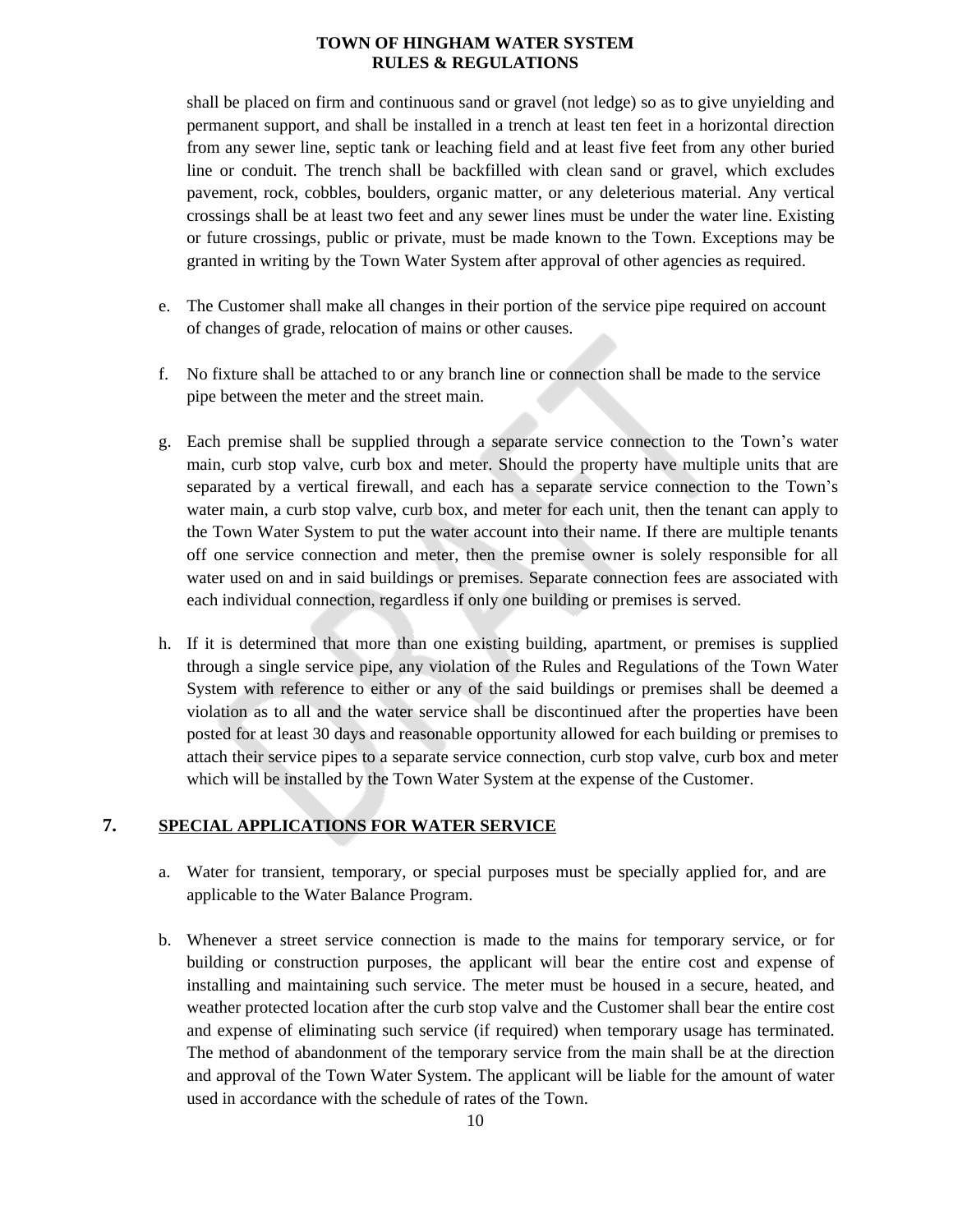## **8. CUSTOMER'S LIABILITY FOR CHARGES**

<span id="page-10-0"></span>A Customer who has made application for water service to any premises shall be held liable for all water service furnished to such premises until such time as the Customer properly notifies the Town Water System to discontinue the service for his account and a final meter reading is obtained. For those premises with remote reading meters, both the inside meter and remote meter reading device on the outside of premises must be read.

# **9. METERED SERVICE: LOCATION OF METERS**

<span id="page-10-1"></span>The Town Water System shall determine the location of meters; all meters must be installed at the time the service is connected to the main. Meters will be furnished, installed and removed by the Town Water System and shall remain its property. When a Premise is supplied by a Service Line determined by the Town Water System to be unusually long, over 100 feet, the meter shall be installed outside in a Meter Vault or a Town-approved above-ground enclosure, located and built in accordance with the Town's specifications at the Customer's expense.

- a. Inside Meter Installation: For meters installed inside of the premise, a a meter with remote reading capabilities will be provided. Each individual meter must be installed with a locking style meter horn as approved by the Town Water System. All meters must be installed in a suitable location which will provide adequate protection against freezing or other damage and have the capability to be remote read. Each inside meter setting must be located where the Service Line enters the building in a horizontal position not less than 18" or more than 36" above the floor. For commercial/industrial meters installed inside of the premise, a separate meter room with outside access and a key must be provided to the Town Water System. The Customer shall be responsible for the installation of the separate meter room.
- b. Outside Meter Installation: All meters installed outside of the premises must be installed in a Town Water System approved meter pit. When it is determined by the Town Water System that the required meter size is greater than 2", the Customer shall:
	- a. Install the meter with an inside meter setting in order to comply with applicable Confined Space Regulations, or;
	- b. Install the meter in a meter vault or hot box. The Customer is responsible for providing heat to the meter vault.
- c. Service Reuse: In the event that an existing service connection and meter is to be reused due to a change in the original use of the property, the Customer must apply to the Town Water System for approval. The Town Water System will evaluate the change in use and apply the appropriate metering and Water Balance Program requirements.
- d. If the Town Water System determines that no suitable inside location can be made available, or if there is no existing structure to provide said suitable location at the time that the service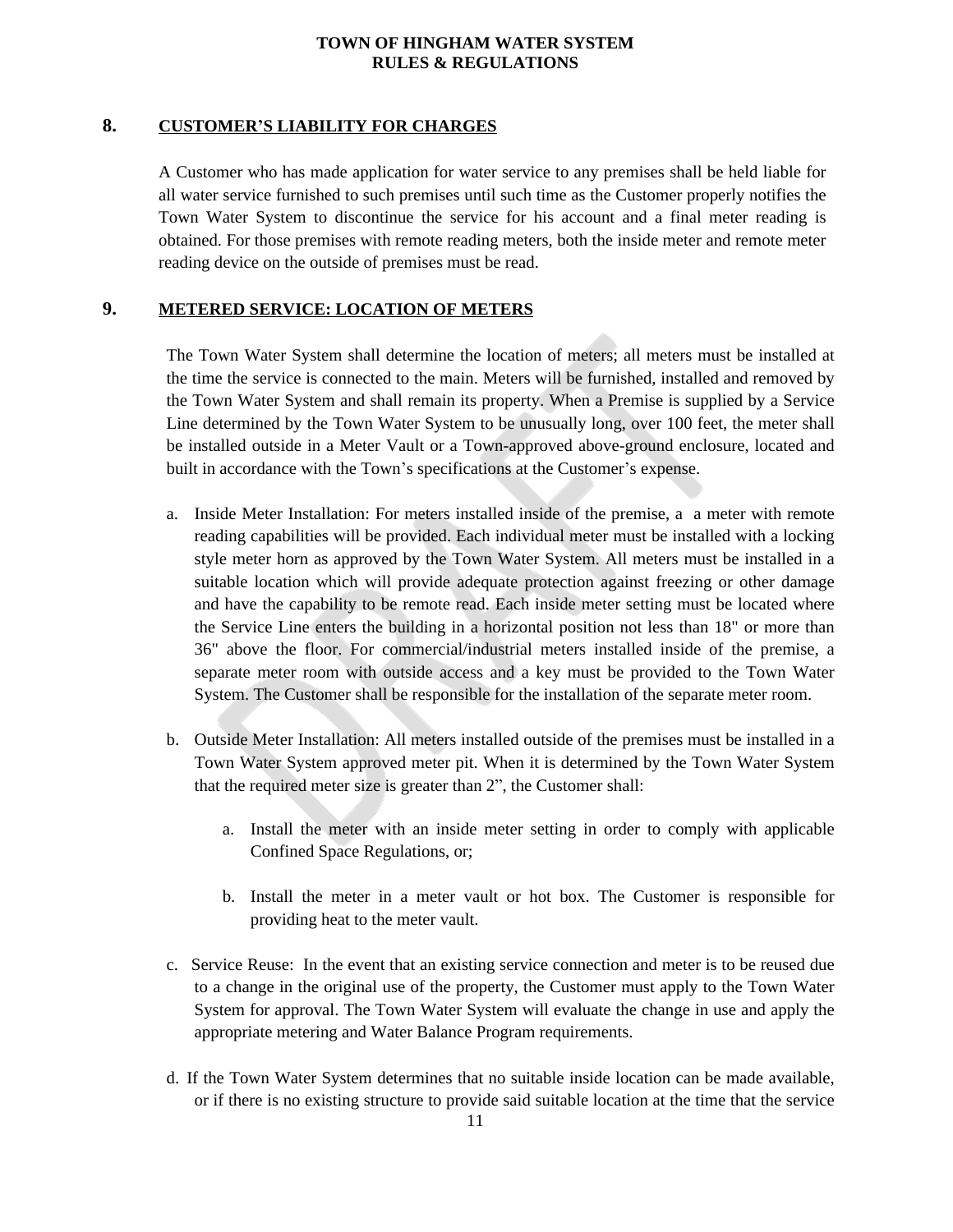connection to the main is installed, it will require that the meter be installed outside in a Meter Vault or a Town-approved above-ground enclosure, located and built in accordance with the Town's specifications at the Customer's expense.

- a. Any repairs, maintenance, or replacement necessary on the Customer's service pipe or any pipe or fixture in or upon the Customer's premises shall be performed by the Customer at their sole expense and risk.
- b. Existing Customer-owned service lines that are non-conforming with these Rules and Regulations may be repaired but not replaced until brought up to current standards at the Customer's expense.

# **10. PLUMBING MUST BE APPROVED BY THE TOWN WATER SYSTEM**

- <span id="page-11-0"></span>a. All plumbing work in connection with the Town's water mains or appurtenances shall be subject to the inspection and approval by the Plumbing Inspector, and no underground work shall be covered up until inspected and approved by the Plumbing Inspector. Whenever the Plumbing Inspector determines that a job of plumbing is obviously defective, although not in direct violation of these rules and regulations, the Town Water System will insist upon its being corrected, at the Customer's expense, before the water will be turned on.
- b. All internal plumbing work to connect to the Water System shall be performed by a licensed plumber in accordance with Massachusetts Plumbing Code, the Massachusetts Building Code, and any other applicable regulations and to the satisfaction of the Plumbing Inspector and the Town Water System.

## **11. CROSS CONNECTIONS NOT ALLOWED**

- <span id="page-11-1"></span>a. No pipe or fixture connected with the mains of the Town Water System shall be connected with pipes or fixtures supplied with water from any other source unless specifically approved by the Department of Public Health of The Commonwealth of Massachusetts.
- b. Piping systems supplying swimming pools or tanks in which water might become polluted, shall be so arranged as to preclude water from reentering the water distribution system by siphonage or other means. These installations shall in each case be approved by the Town Water System.
- c. Fire pumps and booster pumps of any nature may be connected only after approval of the Town Water System and shall be constructed in such a manner to prevent cross connections and vacuum. Owner and operators of such equipment are liable for any and all damages to the Town Water System property or other Customer's property during such operation.
- d. The plumbing on all premises supplied from the Town's water system shall conform to the Commonwealth of Massachusetts plumbing codes, the Sanitary Code of the Town(s) where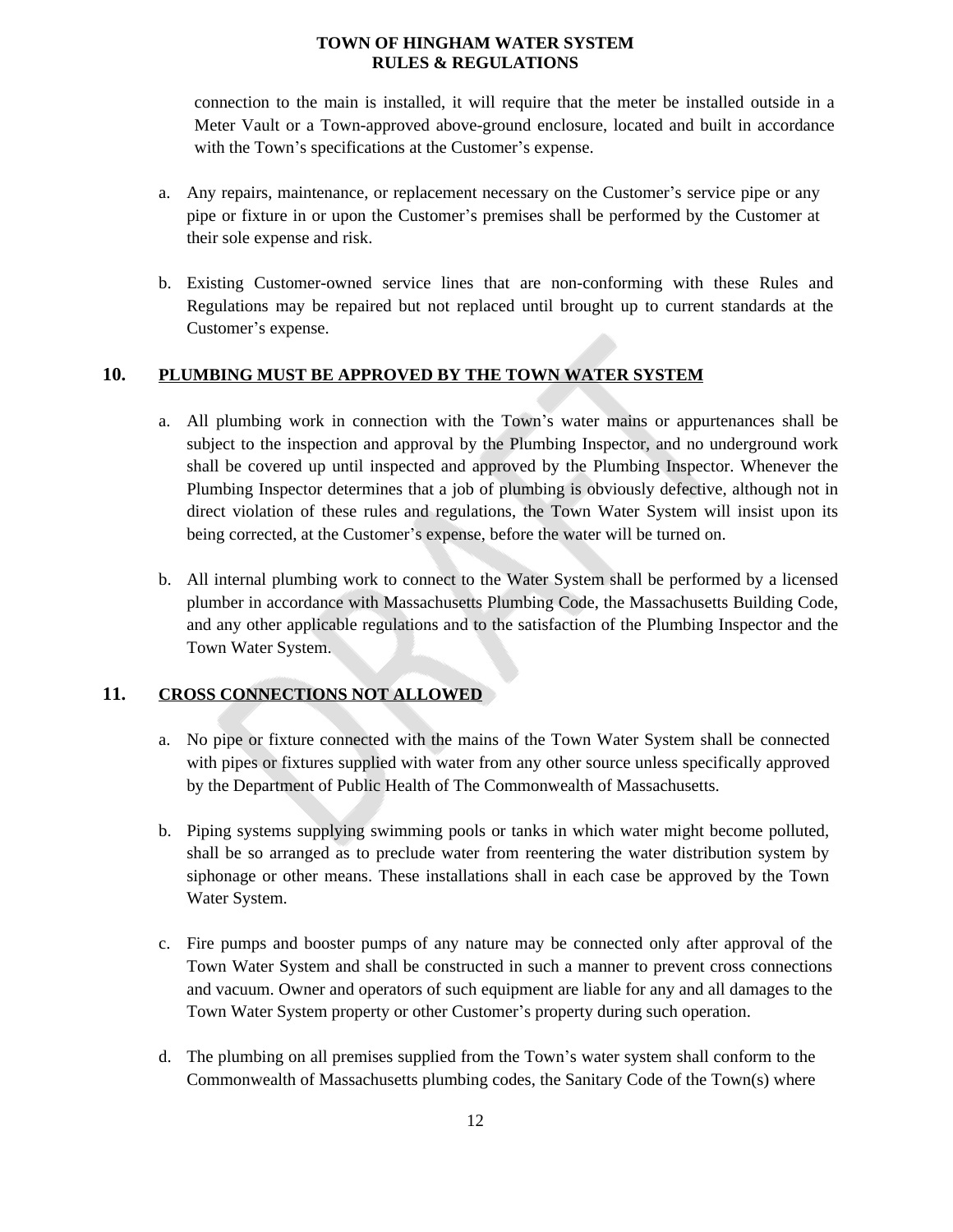political subdivision is located, and/or regulations specified by the Department of Public Health.

## **12. DAMAGE TO METERS**

- <span id="page-12-0"></span>a. Meters will be maintained by the Town Water System at its expense insofar as ordinary wear is concerned. However, the Customer shall be responsible for the meter installed at a Customer premise indoors or in a meter pit and shall provide for proper protection of the meter against freezing, damage by hot water, and damage or loss by any other means. The repair of damaged meters shall be done by the Town Water System, and the Customer shall assume the costs of such repairs, or if necessary, the replacement of the meter.
- b. The Customer shall promptly notify the Town Water System of any damage to the meter or its connections. The Customer shall permit no one who is not an agent of the Town Water System or otherwise lawfully authorized to do so, to remove, inspect or tamper with the meter or other property of the Town Water System.

#### **13. METER TESTS AND TEST FEES**

- <span id="page-12-1"></span>a. All meters are tested for accuracy before initial installation at a new premise and are also subjected to periodic tests. The Town Water System may at any time remove any meter for routine tests, repairs, or replacement and may, at its option and expense, test any meter when the Town Water System has reason to believe that it is registering inaccurately.
- b. A Customer's refusal or failure to permit the Town Water System to install, inspect, or replace a meter at the premises being served shall be evidenced by a Customer's failure upon written request of the Town Water System to schedule an appointment for meter installation, or by the Customer's failure to keep a scheduled installation, inspection, or meter change appointment. Customers shall have at least fourteen (14) days following receipt of a written request from the Town Water System to schedule an appointment.
- c. Upon a Customer's refusal or failure (as defined in subsection (b) above) to permit installation, inspection, or replacement of a meter after previous notices, the Town Water System shall provide the Customer with written notification of its intention to discontinue water service on account of such failure. The notice shall provide a date for termination of service, which date shall not be earlier than fourteen (14) days from the date for receipt of the notice.
- d. If the meter has not been installed, inspected or changed by the specified termination date, the Town Water System may discontinue service. The Customer may request the Town Water System to make a special test of the accuracy of a meter. Such special test may be witnessed by the Customer or his authorized representative at the Customer's request. For such special test, the fee as established herein shall be paid in advance by the Customer but should the said meter be found upon said test to be more than two percent incorrect to the prejudice of the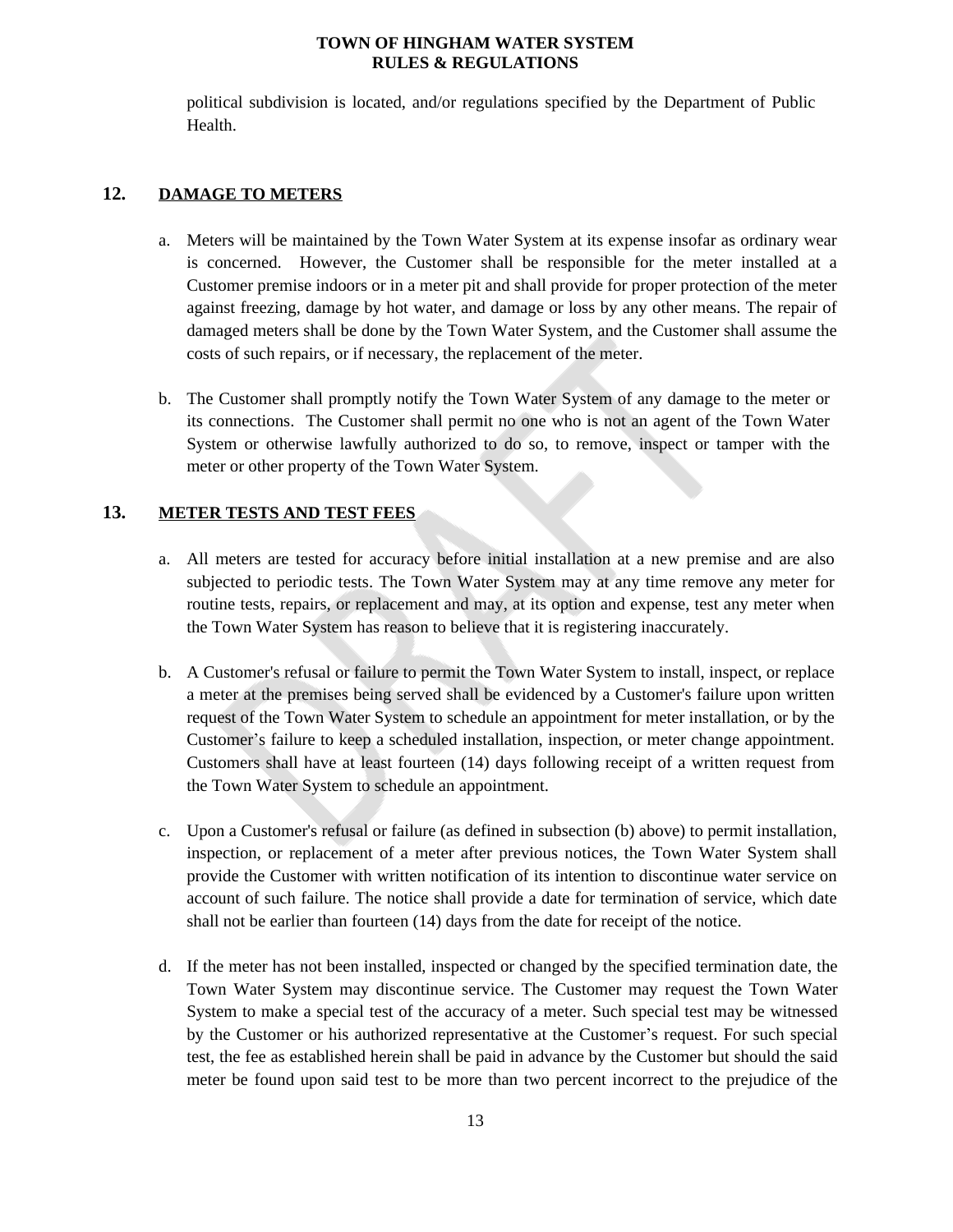Customer, the fee so paid shall be returned to the Customer and the meter shall forthwith be adjusted by the Town Water System and the current bill corrected based on the following formula: Billing adjustments due to fast meters will be calculated on the basis that the meter accuracy should not exceed more than 102%. For the purpose of billing adjustment, the Meter error will be one-half of the algebraic sum of the error at maximum test flow plus the error at intermediate test flow. For example, if a meter tests at 100% accurate on the maximum flow and 100.4% on the intermediate flow the algebraic sum is 200.4%. One-half of this algebraic sum is 100.2% accuracy which is within the approved limits.

- e. If the Customer is not satisfied with the Town's special meter test results, they have the right to contact the Water Superintendent or BWC regarding further action, determination or to begin an abatement process.
- f. All meters before being set have been carefully checked and tested for accuracy, and when placed into service are sealed. This seal must not be broken by the Customer.

# **14. PUBLIC FIRE HYDRANTS**

- <span id="page-13-0"></span>a. For public fire hydrants installed in Hingham, all hydrants will be installed at the expense of and remain the property of the town in which such hydrants are installed. For hydrants installed in Hull, as the Town Water System replaces hydrants, they will become the property of the Town Water System and, once accepted by the Town of Hull, they will be billed to said town at the approved public hydrant rate. For hydrants installed in Cohasset, as the Town Water System replaces hydrants, they will become the property of the Town Water System and, once accepted by the Town of Cohasset, they will be billed to said town at the approved public hydrant rate.
- b. Any expense for repairs to the hydrant or water system caused by negligence will be paid for by the responsible party.
- c. The use of fire hydrants will be restricted to the taking of water for the extinguishing of fires and water shall not be taken from any fire hydrant for construction purposes, sprinkling streets, street sweeping, flushing sewers or gutters or for other use unless specially permitted by the Town Water System in writing for the particular time and occasion.
- d. Inspections and tests of public hydrants will be made by the Town Water System at convenient times and reasonable intervals.
- e. **Unauthorized Use:** No water shall be taken from a public hydrant except for fire purposes, unless authorized by the Town Water System in writing. Persons using water without permission of the Town Water System shall be prosecuted to the fullest extent of the law.
- f. No person shall obstruct the access to any fire hydrant by placing or permitting any snow, debris, building material or other obstruction to remain on or about a hydrant which will in any manner interfere with its immediate use. Each customer is encouraged to shovel snow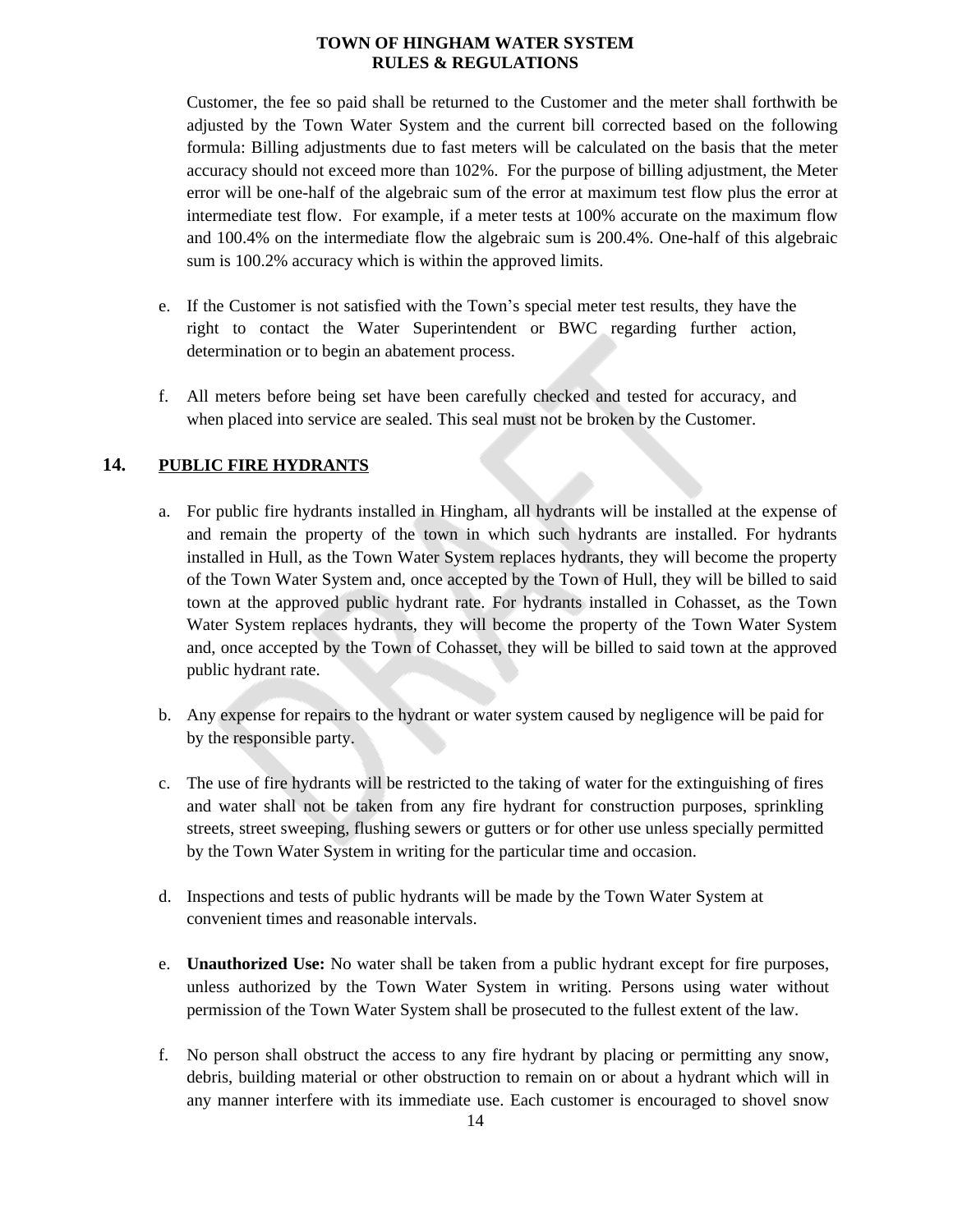and clear debris or brush around the fire hydrant for access.

## **15. PRIVATE FIRE SERVICE/PRIVATE FIRE HYDRANTS**

- <span id="page-14-0"></span>a. The entire cost of the labor and materials for installing a private fire service from the main to the property line will be paid for by the Customer. The Town Water System shall furnish, install, own and maintain all new fire service connections to the property line, provided the cost of excavation, backfill, and removal, and replacement of paving, walks, curbs, etc., including the hiring of traffic control personnel, and obtaining the street opening permits, necessarily incurred in respect to new services, shall be borne by the customer or other applicant for service. For replacement or maintenance of services on the Town side, the Town Water System shall bear all costs. All work performed on the Customer's side of the service and premises shall be done by the Customer at their expense.
- b. A gate valve controlling the entire supply will be placed on the fire service between the main and the property line of the premises being served. Any valve pit or vault, which may be required, will be furnished at the expense of the Customer.
- c. The private fire service shall be subject to the inspection, test, and approval of the Town Water System before the service is made effective.

A private fire service connection is furnished for the purpose of supplying water for the extinguishment of fires only, and no use of water from such connection for any other purpose shall be made without approval of the Town Water System. The Town Water System reserves the right, if water is used in violation of (a) above, to install a meter on the connection at any time at the Customer's expense which will meet the requirements of applicable fire insurance companies. In the event a meter is installed, the established meter rates, including both water and service charges, will apply in lieu of the above rates for Private Fire Protection.

- d. The Customer shall notify the Town Water System within a period of seventy-two (72) hours after any usage of the fire sprinkler system.
- e. A detector check valve with by-pass, including meter installed in such by-pass, shall be furnished and installed by the Customer in accordance with Town Water System requirements, just inside the building wall or other convenient location on the Customer's premises as designated by the Town Water System. Any meter pit or vault required by the Town Water System shall be constructed and maintained at the expense of the Customer. The by-pass meter will be maintained by and at the expense of the Customer.
- f. Any repairs or maintenance performed within the property of the Customer, whether done by the Customer or the Town Water System, will be at the Customer's expense, and that performed in the street will be at the expense of the Town Water System.
- g. Hydrants and other fixtures connected with a private fire service connection may be sealed by the Town Water System and such seals shall be broken only in case of fire or as specially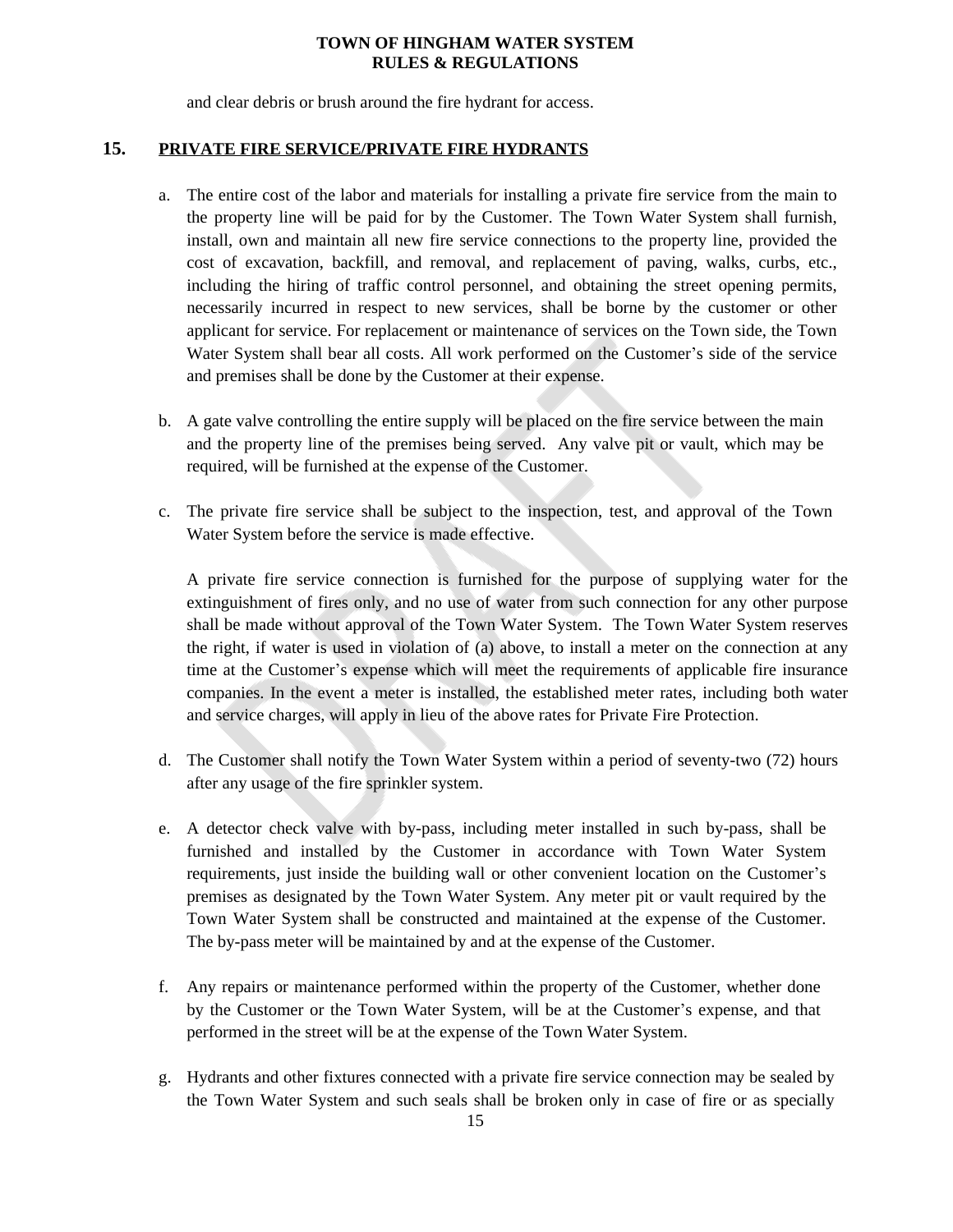permitted by the Town Water System, and the Customer must immediately notify the Town Water System of the breaking of any such seal.

- h. No pipe or fixture connected with a private fire service connection served by the Town Water System shall be connected with pipes or fixtures supplied with water from any other source.
- i. The Town Water System shall determine the size and location of any and all connections made to its mains for private fire service.
- j. The entire private fire service connection and all parts of it which are located outside of the property line of the Customer are and forever remain the property of and under the complete jurisdiction of the Town Water System.
- k. No test of Fire Services shall be permitted without prior approval by the Town Water System, (who may elect to have a representative present). They shall be scheduled to cause the least possible inconvenience to the Town's other Customers.

# <span id="page-15-0"></span>**16. DISCONTINUANCE OF WATER**

Service rendered to Customers may be terminated by the Town Water System only as follows:

- a. When a bill is not paid in full within 60 days from the date of the bill or a payment plan set up, a shut off notice shall be sent to the consumer. Failure to pay the delinquent amount or set up a payment plan within 14 days from the date of said shut off notice will result in the water being shut off to the property.
- b. Failure to repair service leaks within Customer's own property line after notification from the Town Water System.
- c. For refusal or failure to permit the Town Water System to install, or inspect, or replace a meter at the premises being served shall be evidenced by a Customer's failure upon written request of the Town Water System to schedule an appointment for meter installation, or by the Customer's failure, to keep a scheduled installation, inspection, or meter change appointment. Customers shall have at least fourteen (14) days following receipt of a written request from the Town Water System to schedule an appointment.
- d. Misrepresentation in application as to identity.
- e. For vacancy, where a residence or dwelling has been unoccupied for more than sixty (60) days.
- f. For failure to comply with Rule 5 (c) governing certain applications for service.
- g. For failure to provide reasonable access, at reasonable times, to the water meter and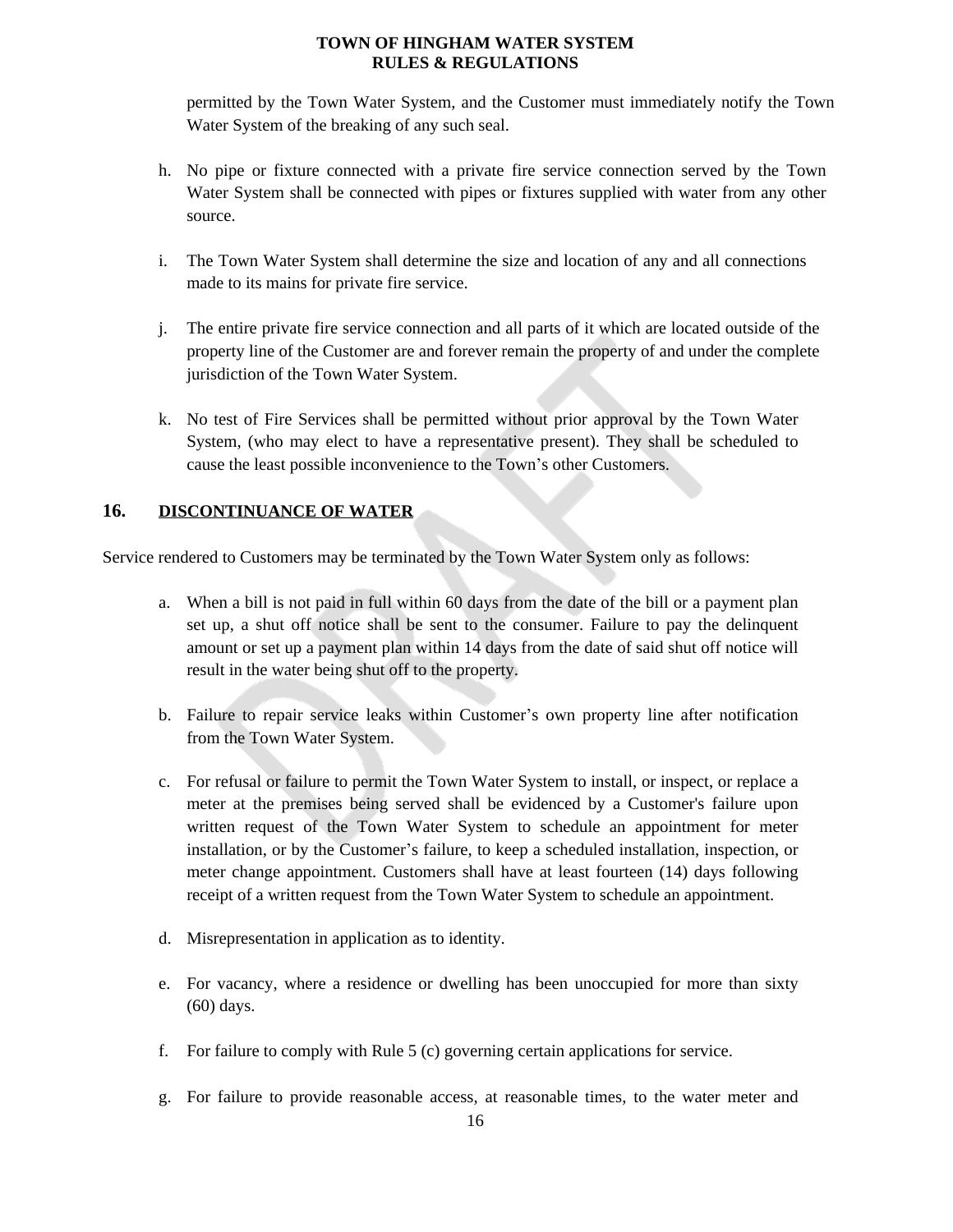related appurtenances including remote meter readers, as required by, and authorized under, G.L. c. 165, sec. 11D.

- h. For (a) failure to comply with applicable Department of Environmental Protection cross connection regulations (310 C.M.R. 22.22); or (b) failure to provide reasonable access, at reasonable times, to Customer premises for purposes of inspecting for cross connections.
- i. For tampering with or by-passing the Town's meter, meter readers and related appurtenances, or for using any other device or means to obtain unauthorized water service.
- j. If there are three or more violation of mandatory water use restrictions within a calendar year as referenced in Section 26 WATER CONSERVATION RESTRICTIONS.

Notwithstanding the foregoing requirement that reasonable notice be given by the Town Water System prior to terminating service under this Rule 17(b), if in the reasonable judgment of the Town Water System the existence of an unauthorized cross connection poses an immediate and significant risk to public health and safety, the Town Water System may immediately discontinue service without prior notice to the Customer, provided that notice of the Town's action and the grounds therefor is given as soon as possible thereafter.

Whenever the Customer desires to have his service contract terminated or his water service discontinued, he shall so notify the Town Water System. Until such notice is received by the Town Water System and the Town Water System has access to remove the meter or obtain the final readings, the Customer shall be responsible for the payment of all service rendered by the Town Water System, including charges for meter repairs caused by damage by hot water or freezing or other external causes. A reasonable time after receipt of such notice shall be allowed for the Town Water System to take a final reading of the meter or meters and to discontinue service.

Discontinuing the supply of water to any premises for any reason shall not prevent the Town Water System from pursuing any lawful remedies by action at law or otherwise for the collection of monies due from the Customer.

With regard to any Customer where all residents are sixty-five (65) years of age or older, the Town Water System shall give written notice to the Executive Office of Elder Affairs (or any agency designated by the Executive Office of Elder Affairs for such purposes) and the residents of such household before terminating service.

The Town Water System shall not terminate or refuse to restore service to a residential Customer if it is certified to the Town Water System that the Customer or someone living at the Customer's premises is seriously ill or that at the Customer's premises there is a domiciled child under 12 months of age and the Customer's service has not been terminated for nonpayment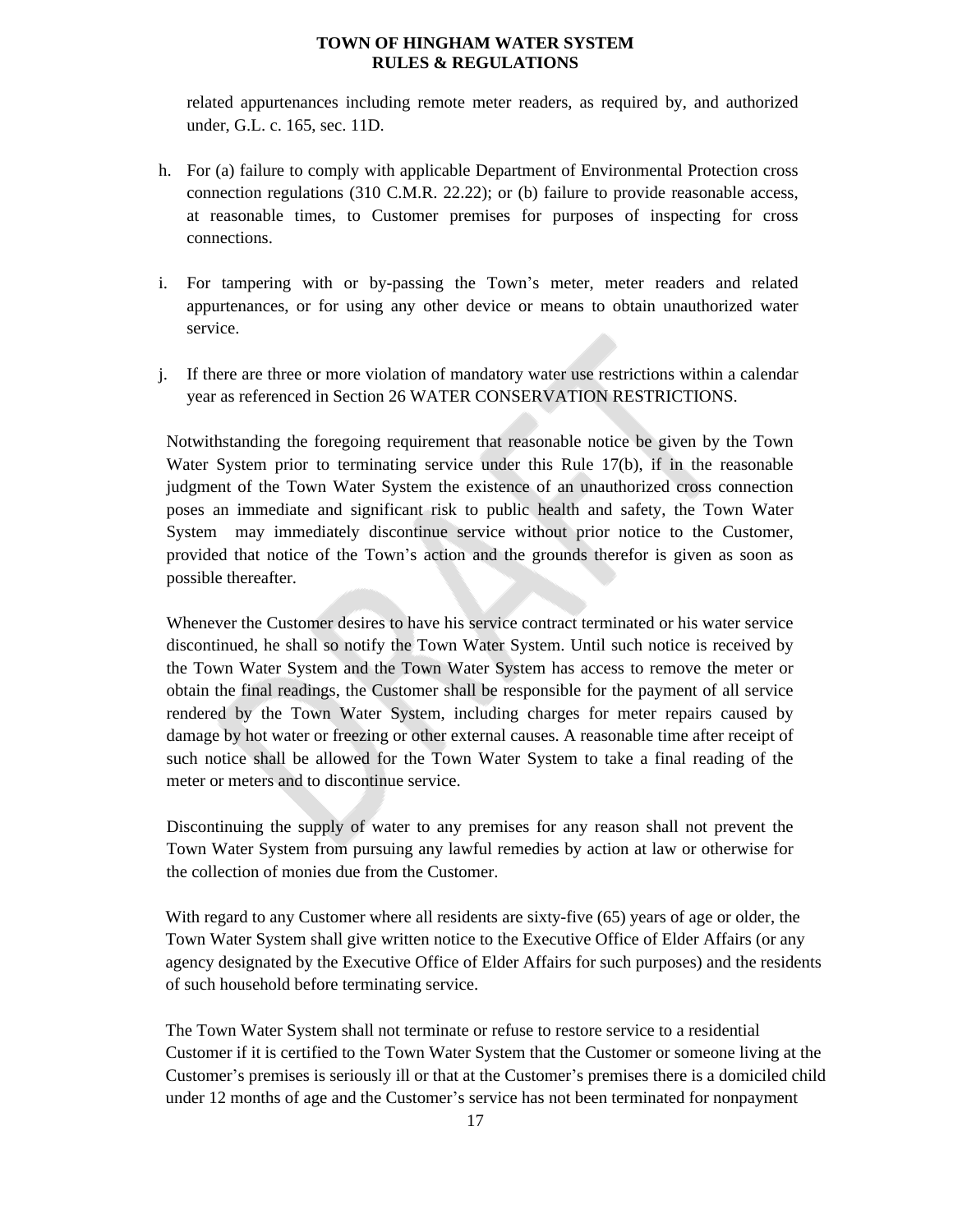before the birth of the child.

In addition, the Town Water System shall not intentionally shut off the water service to any domicile occupied by a person who is seriously ill if the Town receives written notice from the municipal health authorities or a registered physician verifying the fact of such illness.

# **17. LIENS**

- <span id="page-17-0"></span>a. In accordance with the provisions of M.G.L. c. 40,  $\S$  42A through 42E, of the Massachusetts General Laws, unpaid bills and any accrued interest and fees thereon will become a lien on the properties to which water has been furnished.
- b. The following procedure for establishing a valid water lien will be administered by the Town of Hingham Treasurer/Collector:
	- 1) After the due date of the fourth billing of each fiscal year, a \$15.00 demand/penalty fee will be added to the account and a demand notice will be mailed to the consumer.
	- 2) Demand bills remaining unpaid after the due date will become a water lien.
		- i. The Hingham Treasurer/Collector will certify water lien accounts to the respective Assessor's office (Hingham, Hull, or Cohasset), on or about November 15th of each year for commitment to the actual real estate tax bill for that fiscal year. I.E. Fiscal Year 2020 delinquent water bills will become a Fiscal Year 2021 water lien.
		- ii. A \$50.00 per meter lien penalty will be added to each account and become part of the lien per the BWC.
		- iii. A water lien added to real estate tax will be valid as long as the lien for the real estate tax is valid, as specified in M.G.L. c. 60,  $\S 37$ . If the unpaid water lien is not added to the real estate tax, it will expire on October 1st of the third year after the charges became due.
- c. The following procedure for enforcing a valid water lien will be administered by the Town of Hingham, the Town of Hull, and the Town of Cohasset Treasurer/Collectors respectively:
	- 1) Each Treasurer/Collector (Hingham, Hull, and Cohasset), upon receipt of a warrant to collect from their respective Assessor, will become responsible for collection of the water liens committed to them by the Assessors.
	- 2) Water liens are subject to the same interest rates and collection procedures as the taxes to which they are added, including:
		- i. The issuance of a warrant;
		- ii. The enlistment of Deputy Collector services;
		- iii. The placement of a tax lien at the Registry of Deeds and, if necessary;
		- iv. Foreclosure of the tax lien through Land Court.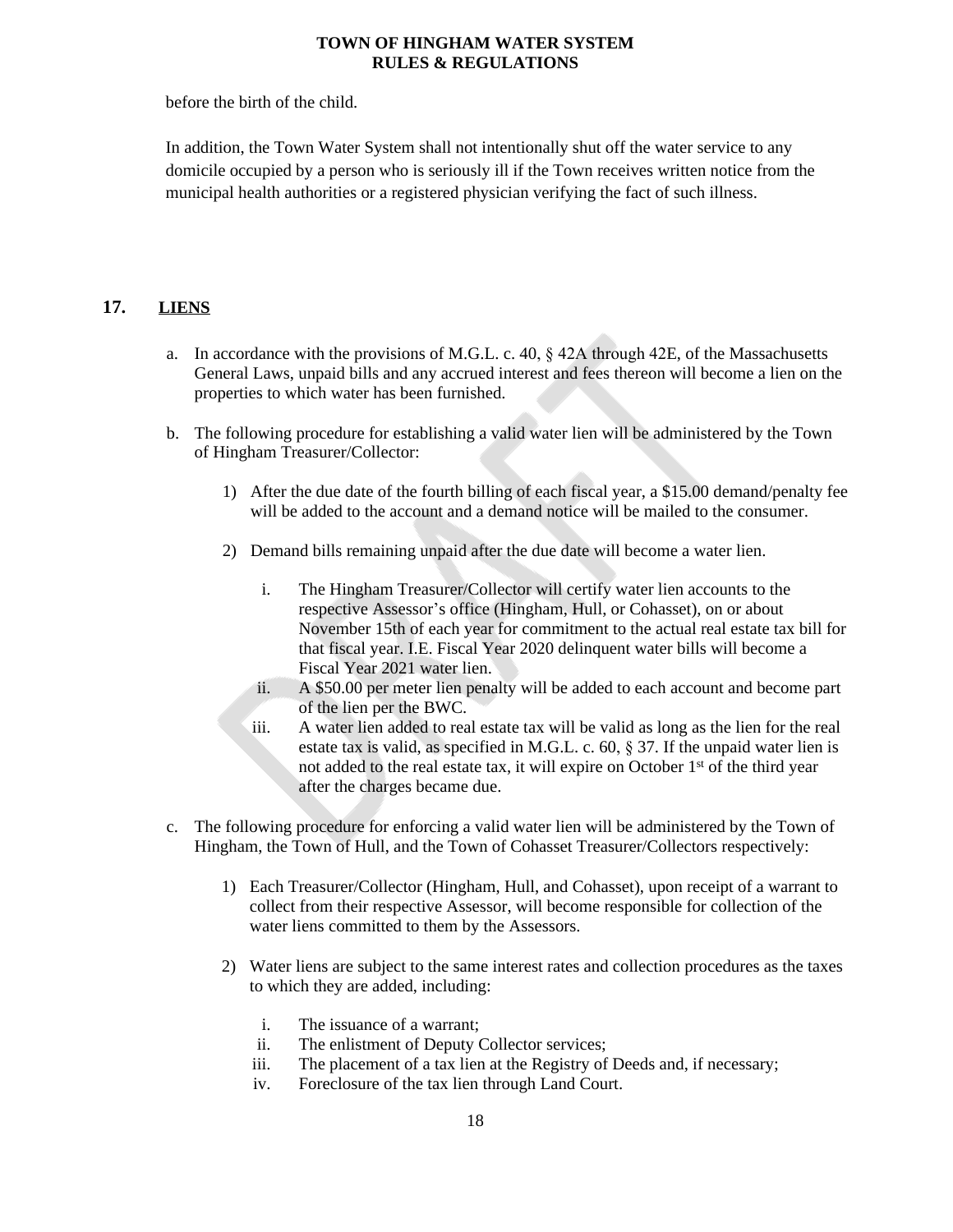## **18. RENEWAL OF WATER SERVICE AFTER DISCONTINUANCE**

<span id="page-18-0"></span>When water service to any premises has been terminated for any reason other than temporary vacancy it will be renewed only (1) after the acceptance of a new application and when the conditions, circumstances or practices which caused the water service to be discontinued are corrected to the satisfaction of the Town Water System, and upon the payment of all charges due and payable by the Customer in accordance with the rates, rules and regulations (2); provided, however, that if service has been terminated because of non-payment by a Customer who is a landlord, individually metered tenants of the landlord may apply for service upon payment of an amount equal to a projected bill for a 30 day period and such portion of any arrearage of the landlord. A payment plan on overdue charges can be arranged if so desired, the abatement process must be followed to set this plan.

# **19. ESTABLISHMENT OF RATES**

<span id="page-18-1"></span>Rates chargeable for water and payable by the Customer shall be determined by the BWC as authorized under M.G.L. c. 41, § 69B and all other applicable laws. Fees and charges are subject to change upon approval of the BWC and after all duly posted public meetings have been completed. The rate setting process is as follows:

- a. In October, a notice of the annual report will be sent to customers for the rate setting public meetings.
- b. Town Administrator shall submit water system enterprise budget recommendation (inclusive of capital) and proposed water rates to the BWC and the Citizen Advisory Board in November of each calendar year.
- c. The BWC and Hingham Advisory Committee shall conduct public meetings on the proposed water rates in December/January of each calendar year. Members of the Citizen Advisory Board will advise the BWC on proposed water rates.
- d. The BWC will vote a final water system enterprise budget by March for consideration by the Hingham Advisory Committee.
- e. The Hingham Advisory Committee shall vote water system enterprise budget and any associated warrant article recommendations for Town Meetings' consideration.
- f. Rates, capital and the water system enterprise budget shall be voted on at Town Meeting each April.
- <span id="page-18-2"></span>g. Rates shall be formally adopted by the BWC each May.

### **20. BILLS FOR WATER SERVICE**

a. Customers are responsible for furnishing the Town Water System with their correct address. Failure to receive bills will not be considered an excuse for nonpayment nor permit an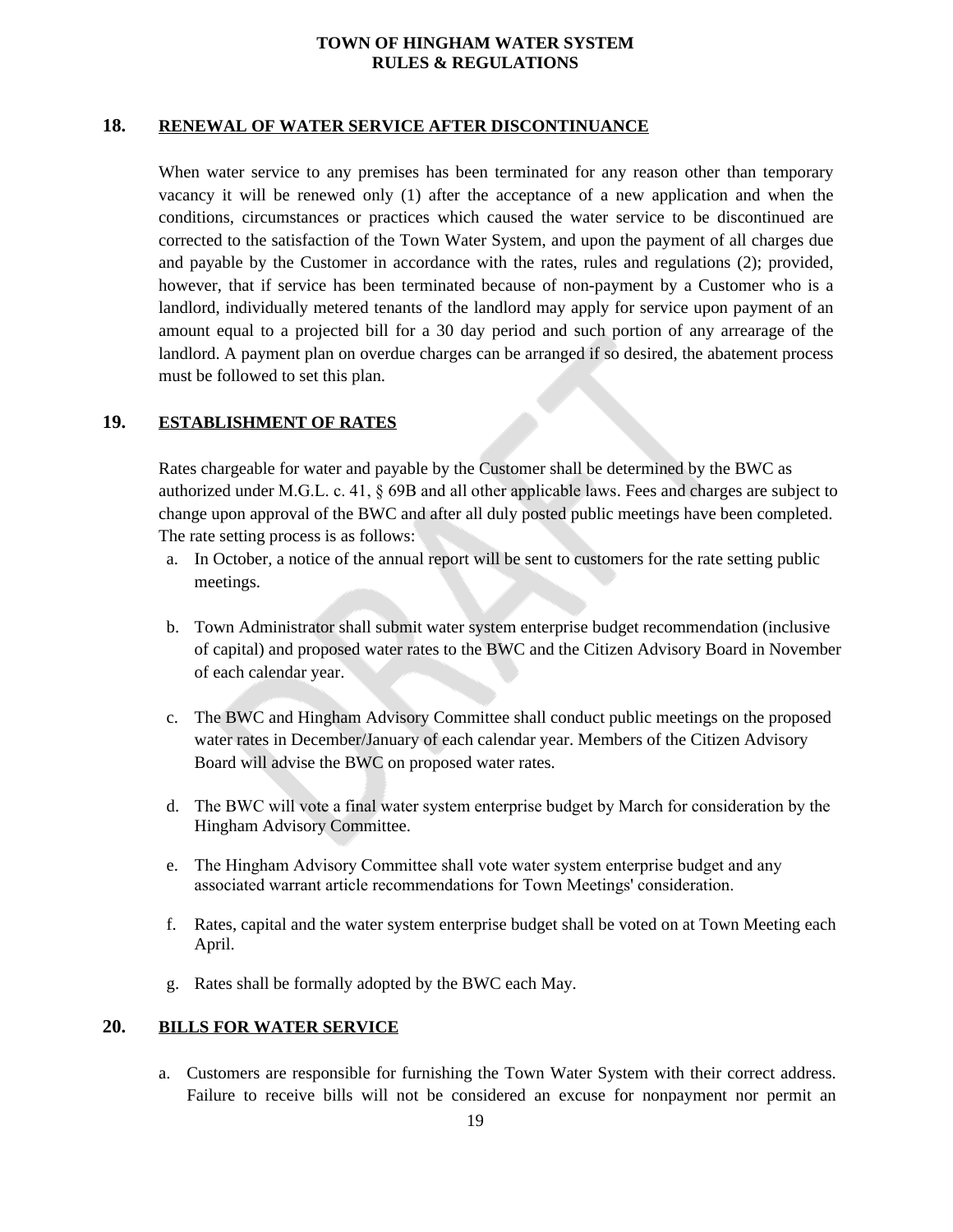extension of the date when the account would be considered delinquent.

- b. All bills will be sent to the address entered in the application unless the Town Water System is notified in writing by the Customer of any change of address.
- c. The Town Water System will not be bound by bills rendered under mistake of fact as to the quantity of service rendered, except if that mistake is due to Town Water System negligence or omission.
- d. When a Premise is provided Service by more than one meter, the water charge will be calculated at the rate applicable to the total combined water use shown by all the meters serving the Premises, except that the minimum charge will be applicable to each meter.
- e. All bills shall be payable upon receipt. However, no bill shall be considered "due" less than thirty (30) days from receipt.
- f. No disputed portion of a bill which relates to the proper application of approved rates and charges, or the Town's compliance with these Rules, shall be considered "due" during the pendency of any complaint, investigation, hearing or appeal under these Rules and Regulations.
- g. Bills for the basic service charge for metered or seasonal accounts shall be due and payable in arrears. Bills for water used above the allowance included in the basic charge shall be due and payable in arrears. The Town Water System may render bills on either a quarterly or monthly basis, depending upon the class and quantity of service rendered.
- h. Bills for public fire service shall be rendered quarterly in arrears and shall be due as payable when rendered.
- <span id="page-19-0"></span>i. Bills for private fire service shall be payable quarterly or monthly in advance.

## **21. ABATEMENT PROCEDURE**

In addition ot any other abatement procedure provided by law, , abatements and adjustments will be made for clerical errors, misreads, or failure of Water System Equipment. Abatements may be issued for water leaks in accordance with the below procedure. Abatements shall not be issued for water wasted by improper or damaged service pipes or fixtures belonging to the Customer. Abatements shall not be issued, in whole or in part, by reason of the extended absence of the Customer unless the service has been discontinued at his or her request.

If as a result of a bill the customer was not made aware of a hidden leak until receipt of a bill based on an actual reading, the customer may request an adjustment. In the case of an undetectable leak, a *one-time* adjustment may be made under the following conditions.

a. To qualify for a leak adjustment the water billed must be three (3) times over the average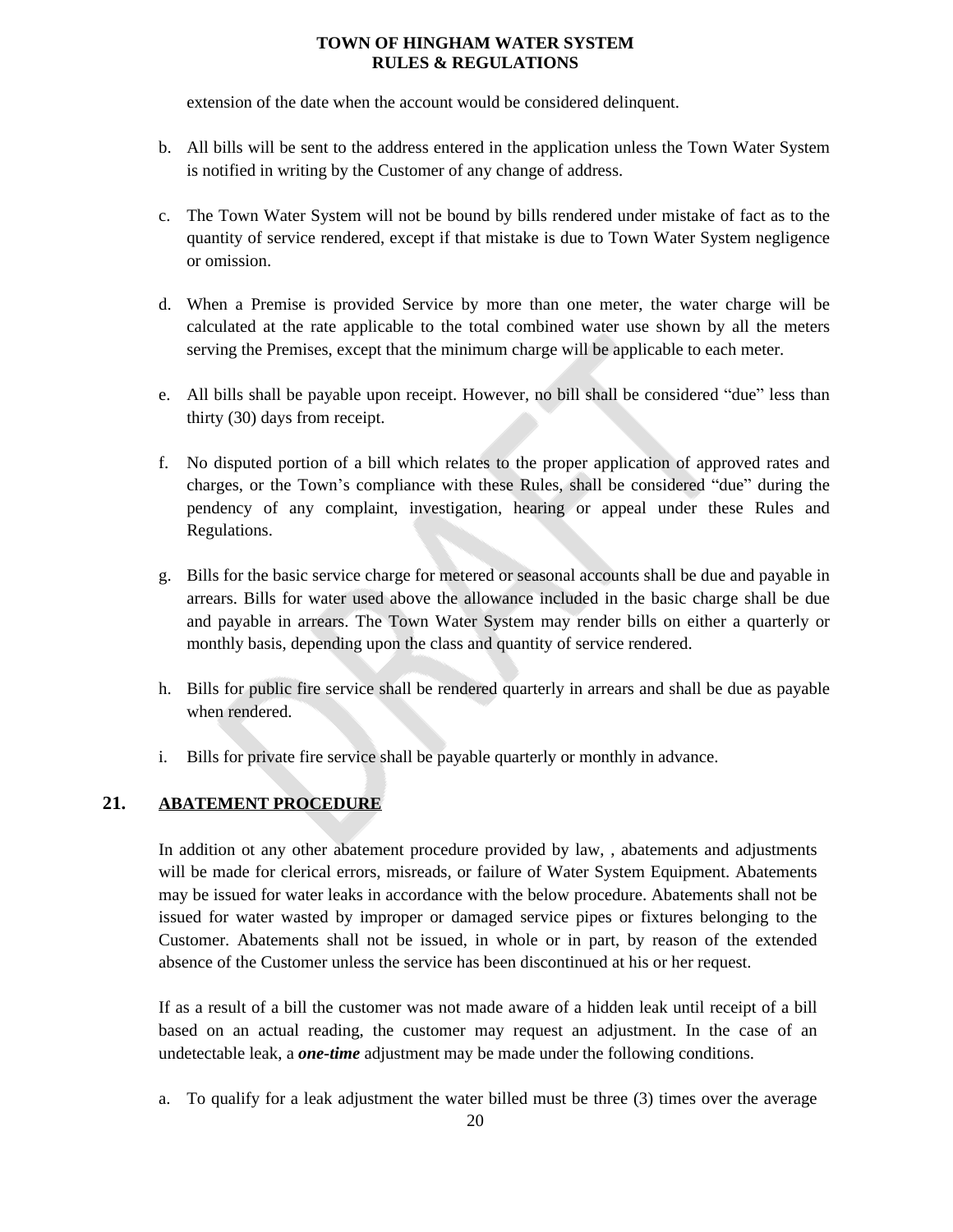level of consumption for the same billing periods over the last three year period.

The leak adjustment would be calculated to adjust the Customer's bill by fifty percent (50%) of the excess over the average level of consumption for the same billing periods, but only if the Customer promptly and properly repairs such leak when detected.

In addition to any other abatement procedure provided by law, the Abatement Procedure for water bills is below:

- a. All claims for adjustments of water bills shall be made within thirty (30) days of the billing date. Abatement request must be made in writing, signed by the Customer or property owner, directed to the Water Superintendent, and shall state concisely the amount the Customer wishes to be abated and the reason why the Customer requests that the abatement should be granted.
- b. The Water Superintendent or designee shall, upon written request, consider an abatement of a water bill that has not been paid. The account history will be checked in the meter book. An appointment will be made to inspect the premises. Toilets and other plumbing fixtures will be checked, and leaks pointed out to the customer. The meter reading will be verified. The Customer will be informed that they may have the Water Superintendent test their meter for accuracy.
- c. The Water Superintendent or designee shall investigate with the Customer and render a decision within forty five (45) days of receipt of a request for abatement. Within ten days after rendering their decision on an application for an abatement, the Water Superintendent shall send written notice thereof to the applicant. If the Water Superintendent fails to take action on such application for a period of three months following the filing thereof, they shall, within ten days after such period, send the applicant written notice of such inaction. Said notice shall indicate the date of the decision or the date the application is deemed denied and shall further state that appeal of such decision or inaction may be taken as provided below. Shut off will not happen during this time.
- d. If the Customer disagrees with the decision of the Water Superintendent, they can appeal to the BWC within 45 days. The BWC shall, upon written request, use their best effort to hold a hearing within thirty (30) days of receipt of a request for an abatement and shall render a decision within forty-five (45) days from date of the hearing.

There shall be no abatement on the meter service charge, in whole or in part, by reason of the extended absence of the Customer, unless the service has been discontinued at his request. No abatement shall be made for leaks or for water wasted by improper or damaged service pipes or fixtures belonging to the Customer, or for water services left on due to vacancy.

The Water Superintendent may also agree to flexible payment arrangements for the remaining 50% of the excess over said average level of consumption; however, such arrangement shall not exceed one year.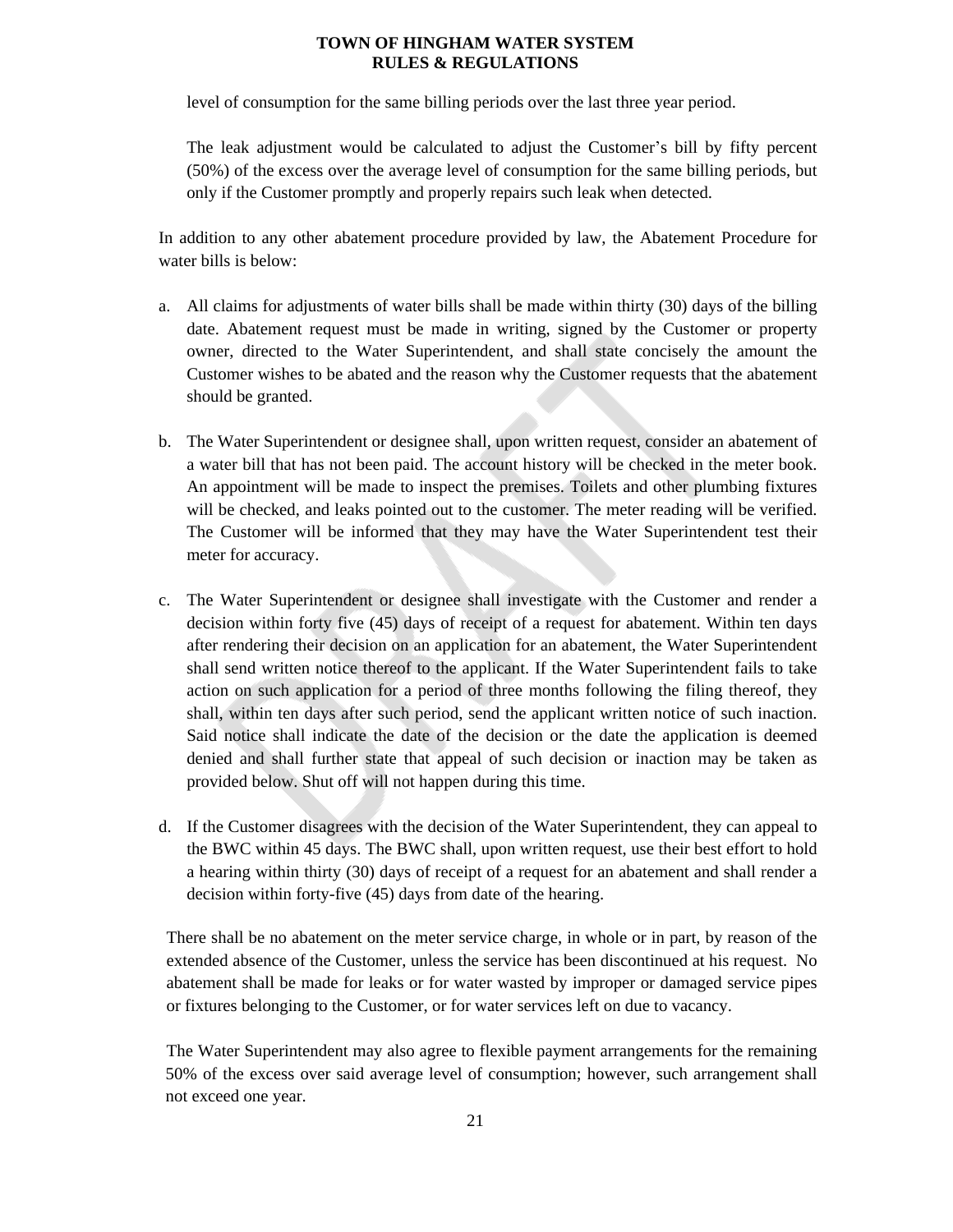### **22. THEFT OF SERVICE**

<span id="page-21-0"></span>In the event the Town Water System finds that a Customer is receiving water service without a meter, the Customer will be notified to install a meter and remedy the situation. If the Customer does not allow the Town Water System personnel access to the property to install a meter, the Customer will be assessed a Theft of Service Charge as listed in the Town's miscellaneous charges. In addition, a Customer who knowingly and with purpose alters the Town's infrastructure in order to receive water without payment will be assessed the Theft of Service Charge and will be responsible for its repair or replacement. Customers who open, close, remove, or in any way tamper with Town infrastructure, including gates, valves, hydrants, shutoffs, water meters, standpipes, and any other potion of the Town Water System, shall be subject to all charges, penalties or damages as provided by law.

## **23. PRESSURE AND CONTINUITY OF SUPPLY**

- <span id="page-21-1"></span>a. The Town Water System does not guarantee a sufficient or uniform pressure, or an uninterrupted supply of water and Customers are cautioned to provide sufficient storage of water where an absolutely uninterrupted storage supply must be assured, such as for steam boilers, domestic hot water systems, gas engines, medical equipment, etc.
- b. In high level sections where pressure is low the Customer shall, if he desires a higher pressure than that furnished at the mains of the Town Water System, install at his own expense a tank and/or booster pump, of a type and installation approved by the Town Water System. No pump shall be directly connected to any Town Water System main or service unless prior written authorization and approval has been obtained from the Town Water System.
- c. Where the pressure to a Customer's premises is greater than he/she wished, it shall be his/her responsibility to install the proper regulating device to reduce pressure to the extent desired.
- d. The Town Water System shall have the right to reserve sufficient supply of water at all times to provide for fire, health and sanitary requirements, whenever the public welfare may require it.

#### **24. WATER CONSERVATION RESTRICTIONS**

<span id="page-21-2"></span>The Town Water System may restrict non-essential outdoor water use as a means of managing their water supply. Based on an evaluation of drought conditions, extended forecasts, groundwater levels, surface water levels, stream and river flows, the state and condition of their water supply, or the time of year, the Town Water System may implement one of two water restriction programs at any time:

a. **Annual Restrictions:** The following restrictions may be implemented by the Town Water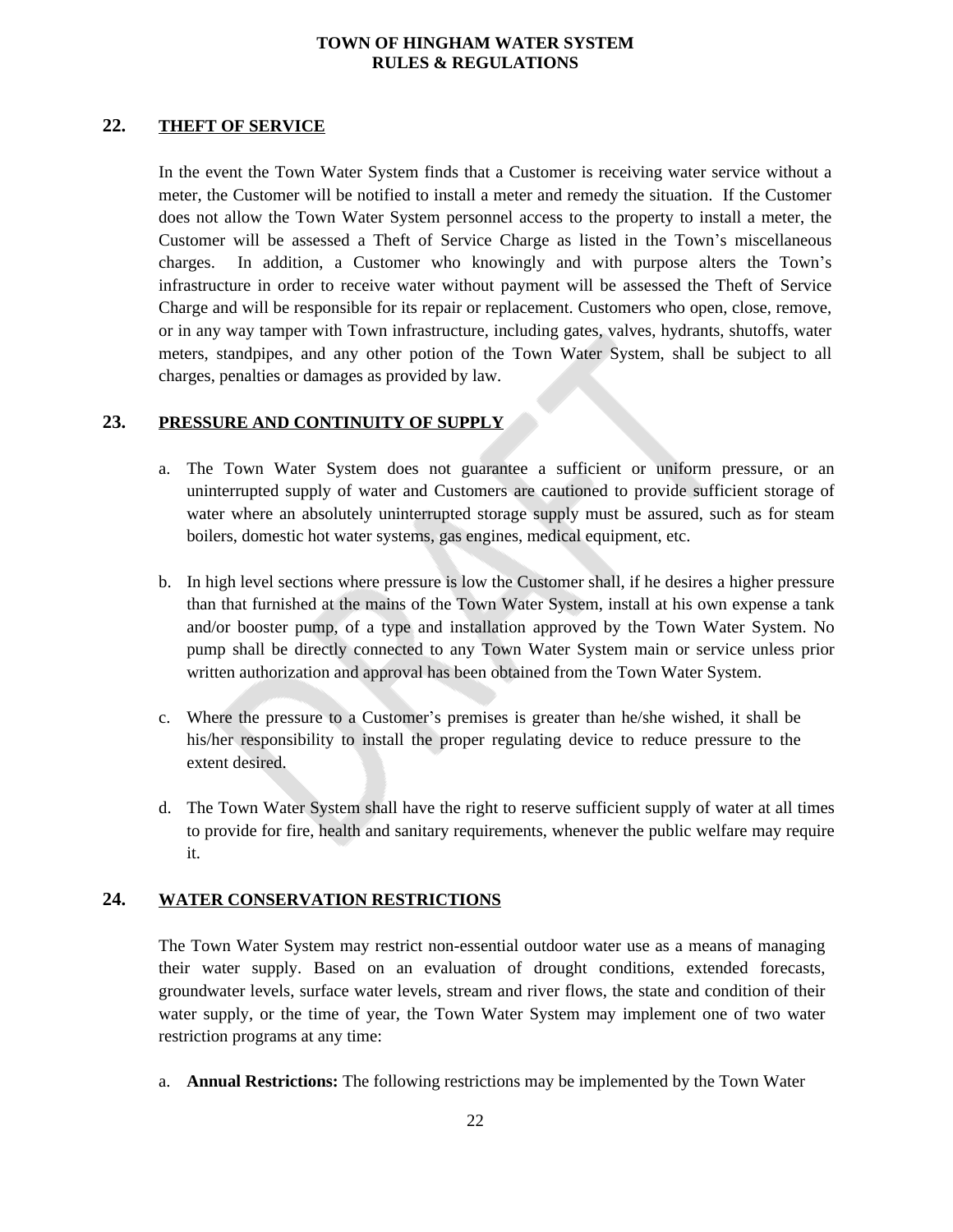System at any time during the period April 15 through October 15 (the "restriction period") and shall apply to all Customers:

- 1) No operation of irrigation systems or hose-end sprinklers between 10 a.m. and 6 p.m.
- 2) Watering by sprinkler or irrigation systems is allowed on Customers' assigned day only before 10 a.m. and after 6 p.m.
- 3) Customers' assigned days are as follows:
	- i. Odd addresses: Mondays and/or Thursdays;
	- ii. Even addresses: Tuesdays and/or Fridays;
- 4) Hand watering is allowed anytime, unless prohibited pursuant to Drought Condition Restrictions*.*
- 5) The Town Water System may institute further restrictions, on a community-bycommunity basis, as conditions or regulations may require.
- 6) The following shall also apply:
	- i. Enforcement: during the restriction period, 1<sup>st</sup> Violation and 2<sup>nd</sup> Violation notices shall state the consequences (i.e., shut off-termination charges and fees) for each subsequent violation cited during the restriction period.
	- ii. The Town Water System will notify local agencies and the Department of Environmental Protection of the implementation of restrictions.
- iii. Copies of notification, penalties, termination notices, and acknowledgements of penalties will be kept by the Town Water System.
- iv. Customers will be notified by local newspaper and radio stations, signs posted on roadways entering the community, handouts and advance notification through billing of these restrictions. In an emergency requiring 24 hour or less notification, termination will be deferred until the customer found in violation is personally notified.
- v. Exceptions may be granted for Annual Restrictions based on the review and approval of the Town Water System.
- vi. Restrictions will remain in effect until public notice is given by the Town Water System.
- vii. Costs of termination and restoration must be paid in full before service is restored.
- viii. The words "Personal Notification" shall be taken to include posting at the premises being serviced by hanging or taping to the entrance facing the street, walk or driveway.
- b. **Drought Restrictions:** During any state-declared or state-confirmed drought, situation of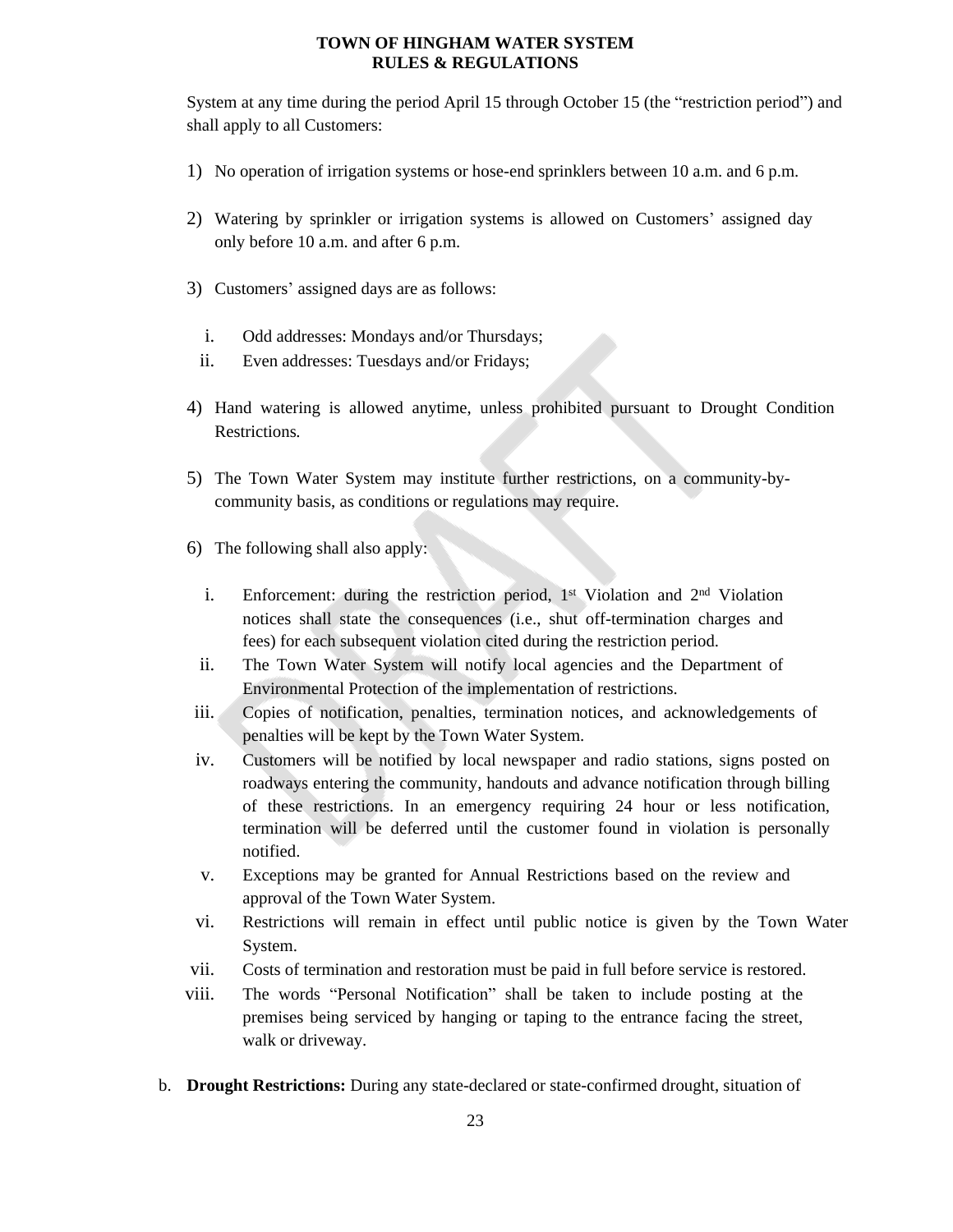operational limitation of the water supply system, or potential for exceeding the allowable water withdrawal volume under the Water Management Act, the Town Water System may restrict water usage using any of the following restriction levels:

LEVEL I: Mandatory Restrictions – Outside irrigation limited to 1 day per week per customer, based on an odd/even allocation program. Odd addresses are Mondays and Even addresses are Tuesdays.

1 st Violation – \$50 Fine

2 nd Violation – \$100 Fine

Subsequent Violations – Termination of service, plus the costs of termination and restoration. For three or more violations within a calendar year.

LEVEL II: Mandatory Total Ban – All non-essential outdoor usage is prohibited (irrigation using automatic sprinklers or soaker hoses; the washing of vehicles, exterior building surfaces, parking lots, driveways, and sidewalks; and, filling swimming pools). The Town Water System may also ban the use of hand held watering at their discretion.

1 st Violation – \$50 Fine

2 nd Violation – \$100 Fine

Subsequent Violations – Termination of service, plus the costs of termination and restoration. For three or more violations within a calendar year.

- 1) 1<sup>st</sup> Violation and 2<sup>nd</sup> Violation notices shall state the consequences (i.e., shut off termination costs and fees) for each subsequent violation cited during the restriction period.
- 2) The Town Water System will notify local agencies and the Department of Environmental Protection upon the implementation of any level of restrictions.
- 3) Copies of notification, penalties, termination notices, and acknowledgements of penalties will be kept of file by the Town Water System.
- 4) Customers will be notified by local newspaper and radio stations, signs posted on roadways entering the community, handouts and advance notification through billing for drought related restrictions. In an emergency requiring 24 hour or less notification, termination will be deferred until the Customer found in violation is personally notified.
- 5) No exceptions will be granted for Drought Restrictions.
- 6) Restrictions will remain in effect until public notice is given by the Town Water System.
- 7) Costs of termination and restoration must be paid in full before service is restored.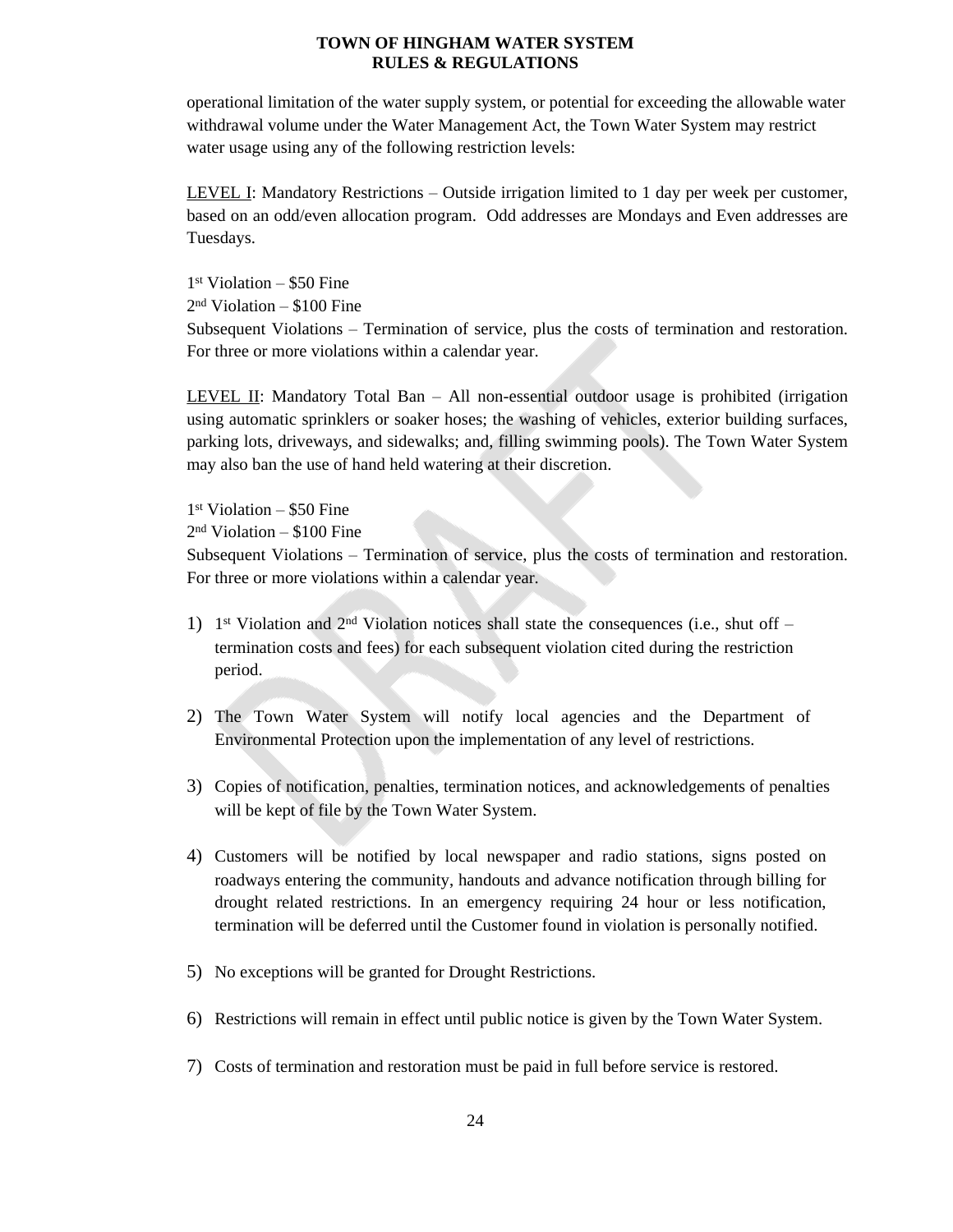- 8) The words (Personal Notification) shall be taken to include posting at the premises being serviced by hanging or taping to the entrance facing the street, walk or driveway.
- 9) The words (restriction period) shall mean the interval between publication of the first public notice in accordance with Section  $25(b)(2)$  above and the lifting of restrictions as stated in Section 25(b)(6).

# **25. WATER BALANCE PROGRAM**

- <span id="page-24-0"></span>a. Water supplies for new developments and expanding water needs must be offset through a Water Balance Plan in order to manage water withdrawals within the limits established, regulated, and enforced by the Massachusetts Department of Environmental Protection.
- b. The Water Balance Program applies to all new and expanded water use projects with the following exceptions:
	- 1) Residential Development with only a single service connection and;
	- 2) New and/or expanded water use developments that are expected to require less than 100,000 gallons per year of water.
- c. For applicants that do not meet the exceptions listed above, the Water Balance Program provides the following options: Applicant-Directed Conservation, Water Banking, and Supplemental Source of Water Supply.

## d. **Applicant-Directed Conservation**:

- 1) Applicant shall identify and implement water conservation activities through retrofits approved by the Town Water System.
- 2) The Applicant must provide the Town Water System with an estimate of the annual water demand for the proposed new development or expanded water use, and must develop and implement a Conservation Plan that will reduce the existing water usage within the Town Water System by an amount equal to the estimated demand of the proposed new development. Maximum day water demands can be estimated by Massachusetts Title 5 regulations (310 CMR 15.203) or by actual data from comparable facilities (upon approval by the Town).
- 3) Estimated water usage for a variety of plumbing devices is included in the Water Balance Program Application in Appendix \*\*.
- 4) Note that irrigation demand must be estimated separately in each demand projection. Any new irrigation system will be required to use a rain or moisture sensor that is designed to interrupt the cycle of an automatic irrigation system when a specific amount of rainfall has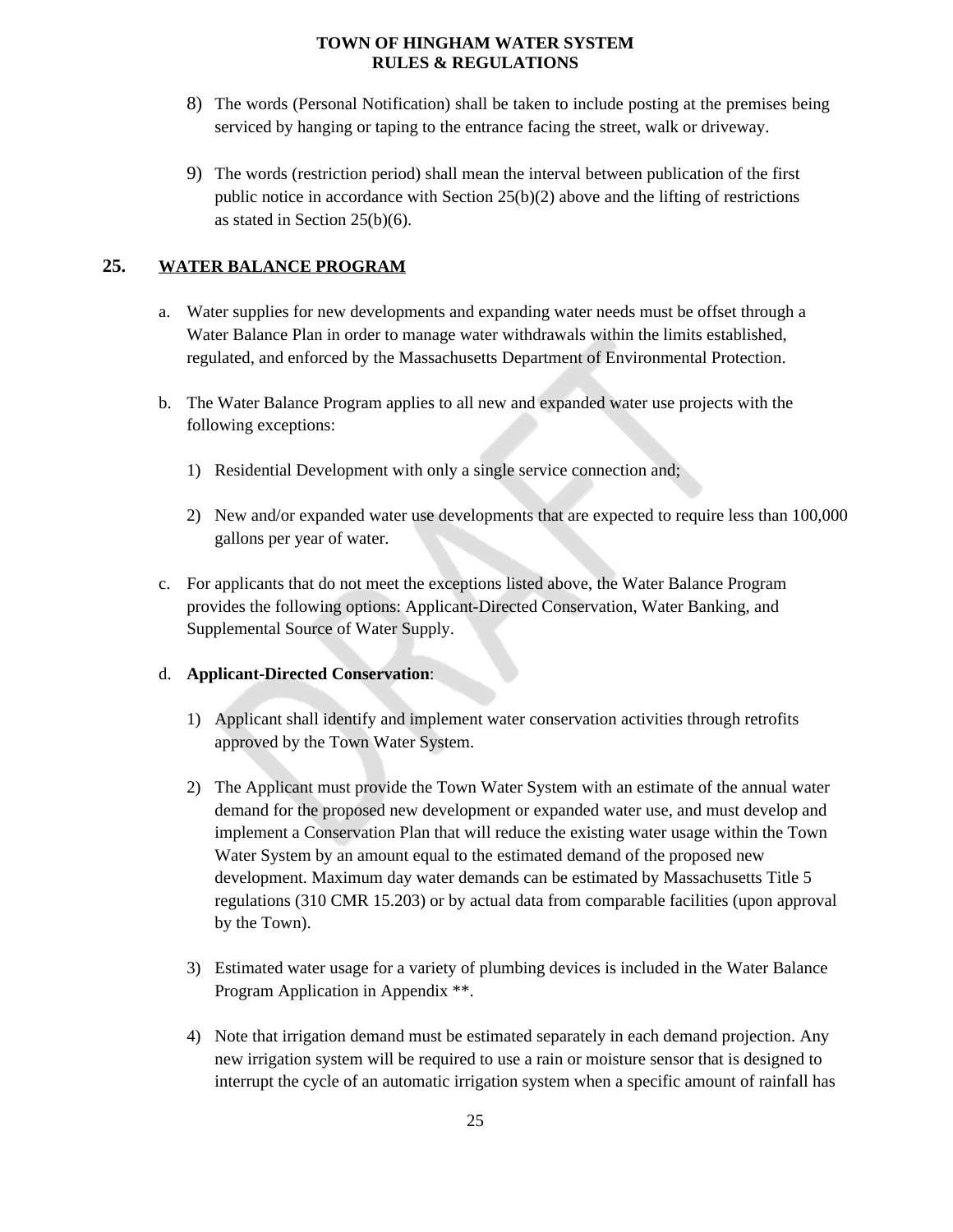occurred or when the moisture in the soil exceeds a specified limit.

- 5) Water demand estimates shall be subject to review and acceptance by the Town Water System.
- 6) All Applicants under the Applicant-Directed Conservation Option must include a preliminary deposit of \$1,000 with the application, except for Applicants electing to use Title 5 Design Flows as the basis for water demand projections. Additional cost to review, approve, and audit the project will be billed to the Applicant on an as needed basis. Any unused funds will be returned to the Applicant.
- 7) Water service will not be provided to the Applicant's project until the activities described by the approved Water Conservation Plan have been completed.

## e. **Water Banking**:

- 1) All Applicants under the Water Banking Option shall provide funding for the Water Bank that will be used by the Town Water System to fund conservation efforts. The Water Bank shall be operated and managed by the Town Water System. The Water Superintendent shall report to the BWC on all usage of Water Bank funds.
- 2) The Applicant must provide the Town Water System with an estimate of average annual water usage and maximum daily water usage, including all relevant supporting data. Maximum day water demands can be estimated by Massachusetts Title 5 regulations (310 CMR 15.203) or by actual data from comparable facilities (upon approval by the Town). Upon request, the Town Water System will provide historical water demand data.
- 3) Note that irrigation demand must be estimated separately in each demand projection. Any new irrigation system will be required to use a rain or moisture sensor that is designed to interrupt the cycle of an automatic irrigation system when a specific amount of rainfall has occurred or when the moisture in the soil exceeds a specified limit.
- 4) Water demand estimates shall be subject to review and acceptance by the Town Water System.
- 5) Once the Town Water System has reviewed and accepted the Applicant's estimated water demands, the Applicant must provide funding for the Water Bank at a rate of \$10 per gallon per day based on the proposed development's annual average water demand. If the project's estimated average daily water demand is greater than 10,000 gallons per day, the Town Water System has the discretion to modify the Water Bank rate on a case-by-case basis. In such cases, the Water Bank rate will be calculated and determined based on the sum of the actual costs incurred by the Town Water System for completing water conservation work divided by the gallons saved associated with the work.
- 6) The Applicant must include a preliminary deposit of \$1,000 as part of the application,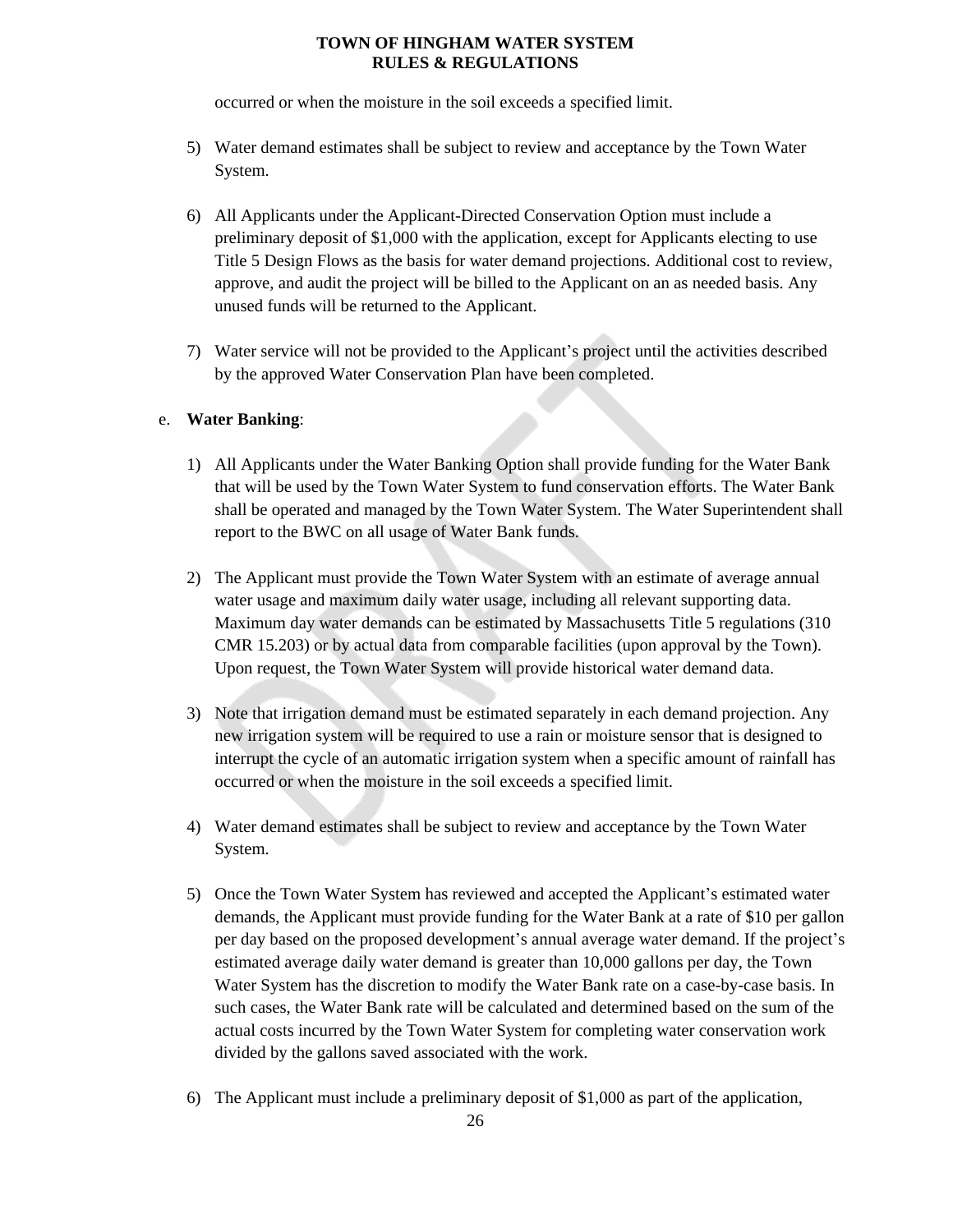except for Applicants electing to use Title 5 Design Flows as the basis for water demand projections. Additional costs to review, approve, and audit the project will be billed to the Applicant on an as needed basis. Any unused funds will be returned to the Applicant.

7) Water service will not be provided to the Applicant's project until the Applicant has provided the required funds for the Water Bank.

#### f. **Supplemental Source of Water Supply:**

- 1) Applicant shall identify and develop a supplemental source of supply for the Town Water System. The Applicant shall finance the development of the supplemental source. The development of a supplemental source of supply is subject to further negotiations and agreement between the Town Water System and the Applicant.
- 2) Additional meetings with the Town Water System will be required to review this option upon completing a Water Balance Program Application.
- g. A pre-application meeting with the Town Water System is encouraged to explore the above options. The Town Water System will work with the Applicant towards any of the above options.
- <span id="page-26-0"></span>h. A Water Balance Program Application can be found in Appendix \*.

## **26. INTERRUPTIONS IN WATER SUPPLY**

The Town Water System may at any time shut off the water in the mains in case of accident, or for the purpose of making connections, alterations, repairs, changes, or for other reasons, and may restrict the use of water to reserve a sufficient supply for public fire service or other emergencies whenever the public welfare may require it.

# **27. LIABILITY OF THE TOWN WATER SYSTEM**

- <span id="page-26-1"></span>a. The Town Water System will undertake to use reasonable care and diligence in order to prevent and avoid interruptions and fluctuations in the service, but it cannot and does not guarantee that such will not occur. The Town Water System will endeavor to notify Customers impacted by the interruption.
- b. The Town Water System shall in no event be liable for any damage or inconvenience caused by reason of any break, leak or defect in the Customer's service pipe or fixtures.
- c. The Town Water System shall in no event be liable for any damage caused by discolored water resulting from the opening or closing of a gate valve; from repairs to the distribution system or the treatment plant' the use of hydrants for fire protection of flushing of the system; the breaking of any water main; or any other reason.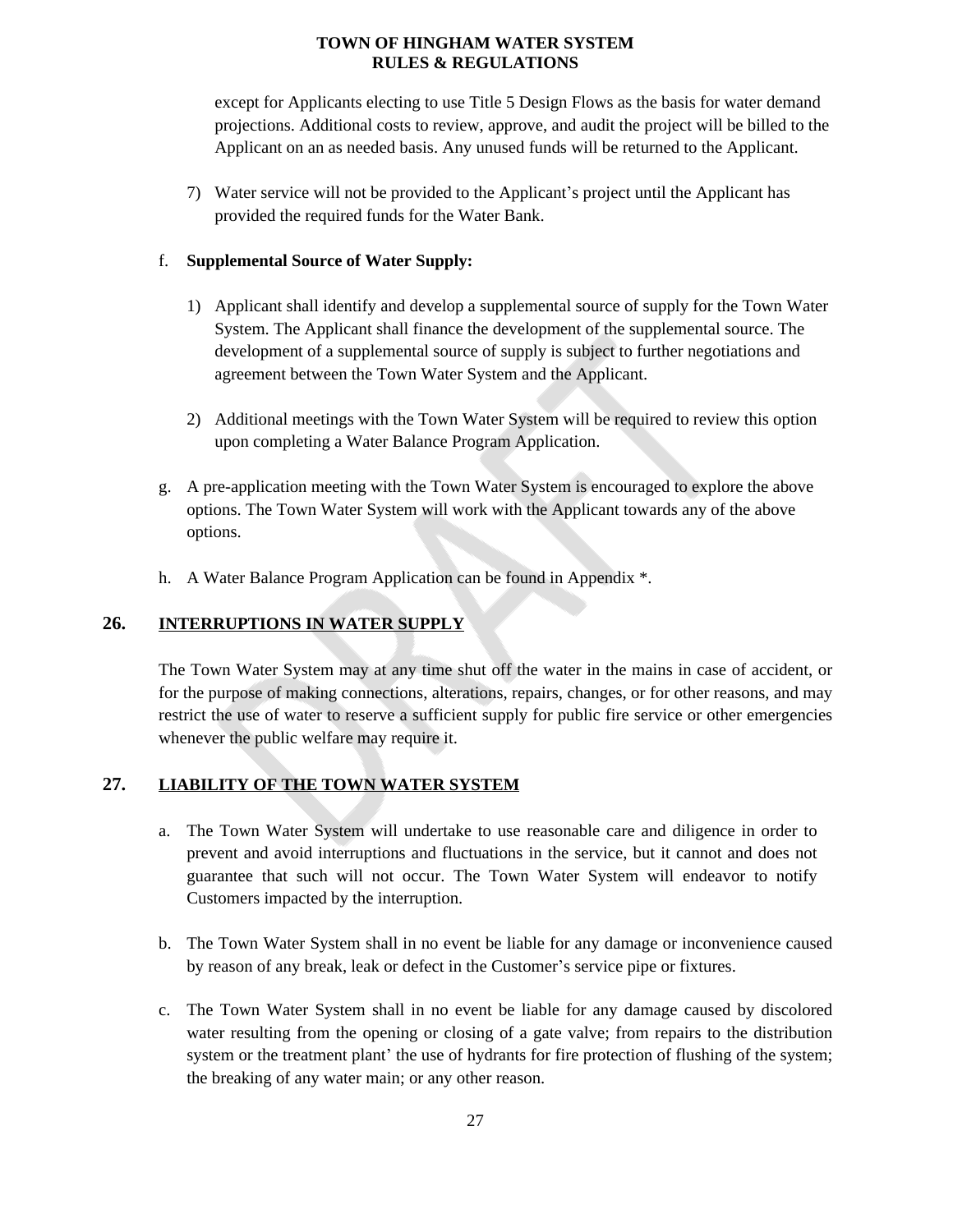# **28. GENERAL**

- <span id="page-27-0"></span>a. The service pipes, meters and fixtures on the Customer's premises shall at all reasonable hours be accessible to the Town Water System for observation or inspection.
- b. No person shall turn the water on or off at any street valve, corporation cock, curb stop valve, or other street connection, or disconnect or remove any meter without the consent of the Town Water System. Penalties provided by law for any such action will be strictly enforced.
- c. Employees or agents of the Town Water System are expressly forbidden to demand or accept any compensation for any service rendered to its Customers except as covered in these Rules and Regulations.
- d. No employee or agent of the Town Water System shall have the right or authority to bind it by any promise, agreement or representation contrary to the letter of these rules and regulations.
- e. Any complaint against the service or employees of the Town Water System should be made at the office of the Water Superintendent or Town Administrator's office and preferably in writing.
- f. The Town Water System shall have the right to cut off the water supply to make repairs, changes or connections to its mains and other equipment. The Town Water System will use reasonable effort to notify the Customer in advance of such discontinuance of service, but it will not be liable for any damage or inconvenience suffered by the Customer because of such discontinuance of service, or because of failure to notify the Customer in advance of its intention to discontinue service.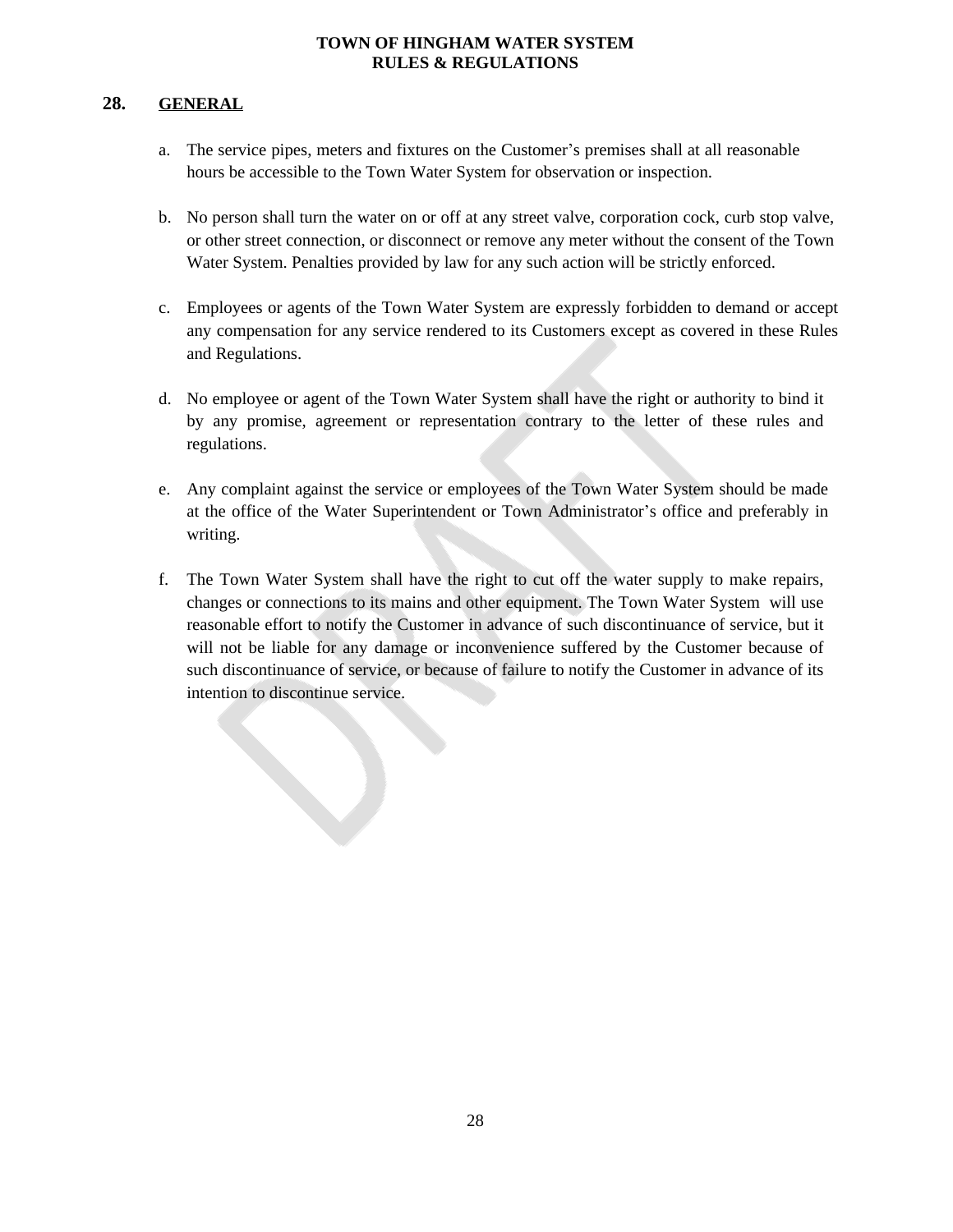# <span id="page-28-0"></span>**RATE FOR METERED SERVICE**

#### **AVAILABILITY**

This rate is available to customers located in the Hingham, Hull and Cohasset service areas, for all purposes except fire protection, subject to the Rules and Regulations.

#### **WATER CHARGE**

A water charge will be made for all water used as registered by the meter, as set forth below:

|                                                                                                                                                                                                                                                                                                                        | Rate Per Hundred Cubic Feet (CCF) |                    |
|------------------------------------------------------------------------------------------------------------------------------------------------------------------------------------------------------------------------------------------------------------------------------------------------------------------------|-----------------------------------|--------------------|
| <b>RATE R1</b> - Applies to all metered residential usage by customers classified<br>as such on the Town's records.                                                                                                                                                                                                    |                                   |                    |
| First 12 CCF per Quarter/ 4 CCF per Month                                                                                                                                                                                                                                                                              |                                   | \$3.613            |
| Over 12 CCF per Quarter/ 4 CCF per Month                                                                                                                                                                                                                                                                               |                                   | \$4.588            |
| RATE G1 - Applies to all metered commercial usage by customers<br>classified as such on the Town's records, which do not qualify for Rate G4.                                                                                                                                                                          |                                   |                    |
| First 12 CCF per Quarter/ 4 CCF per Month                                                                                                                                                                                                                                                                              |                                   | \$2.668            |
| Over 12 CCF per Quarter/ 4 CCF per Month                                                                                                                                                                                                                                                                               |                                   | \$3.230            |
| classified as such on the Town's records, which do not qualify for Rate G4.<br>First 12 CCF per Quarter / 4 CCF per Month<br>Over 12 CCF per Quarter/ 4 CCF per Month<br>RATE G3 - Applies to all metered industrial usage by customers classified<br>as such on the Town's records, which do not qualify for Rate G4. |                                   | \$2.653<br>\$2.959 |
|                                                                                                                                                                                                                                                                                                                        |                                   |                    |
|                                                                                                                                                                                                                                                                                                                        | All Usage                         | \$2.953            |
| <b>RATE G4</b> - Applies to the total monthly usage by qualifying non-<br>residential customers, classified as such on the Town's records, as per the<br>following criteria:                                                                                                                                           |                                   |                    |
| Monthly billed amounts no less than 10,000,000 gallons and no more than<br>40,000,000 gallons.                                                                                                                                                                                                                         |                                   |                    |
| Past 12 months total billed amount no less than 120,000,000 gallons.                                                                                                                                                                                                                                                   | All Usage                         | \$2.009            |
| Usage which does not meet these criteria shall be charged at the appropriate G1, G2 or G3 Rate.                                                                                                                                                                                                                        |                                   |                    |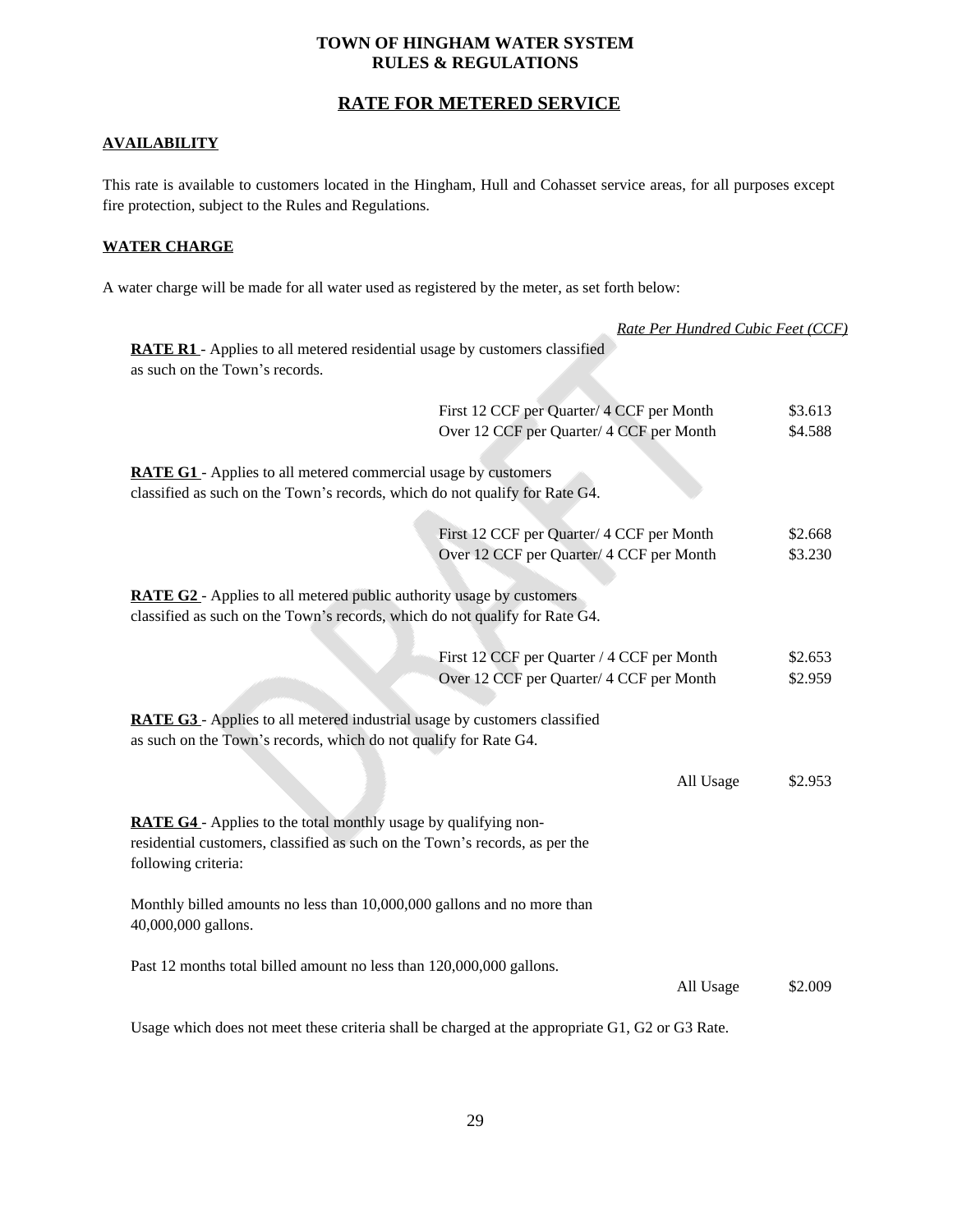#### **SERVICE CHARGE**

In addition, all metered general water service customers shall pay a service charge on the size of each meter installed. Customers with multiple meters shall be charged for each meter at the indicated rate.

# **Service Charge**

| <b>Size of Meter</b> |    | Per Month |    | <b>Per Ouarter</b> |
|----------------------|----|-----------|----|--------------------|
| 5/8"                 | S  | 16.08     | \$ | 48.24              |
| 3/4"                 |    | 24.05     | S  | 72.15              |
| 1, 22                |    | 40.12     |    | 120.36             |
| 11/2"                |    | 80.32     |    | 240.96             |
| 2"                   |    | 128.55    |    | 385.65             |
| 3"                   |    | 241.10    | \$ | 723.30             |
| 4"                   |    | 401.88    | Φ  | 1,205.64           |
| $6$ "                |    | 803.82    |    | 2,411.46           |
| 8"                   | \$ | 1,286.16  | \$ | 3,858.48           |
|                      |    |           |    |                    |

#### **TERMS OF PAYMENT**

The Town Water System may render bills on either a quarterly or monthly basis. The above rates are payable within thirty (30) days of the date of the bill.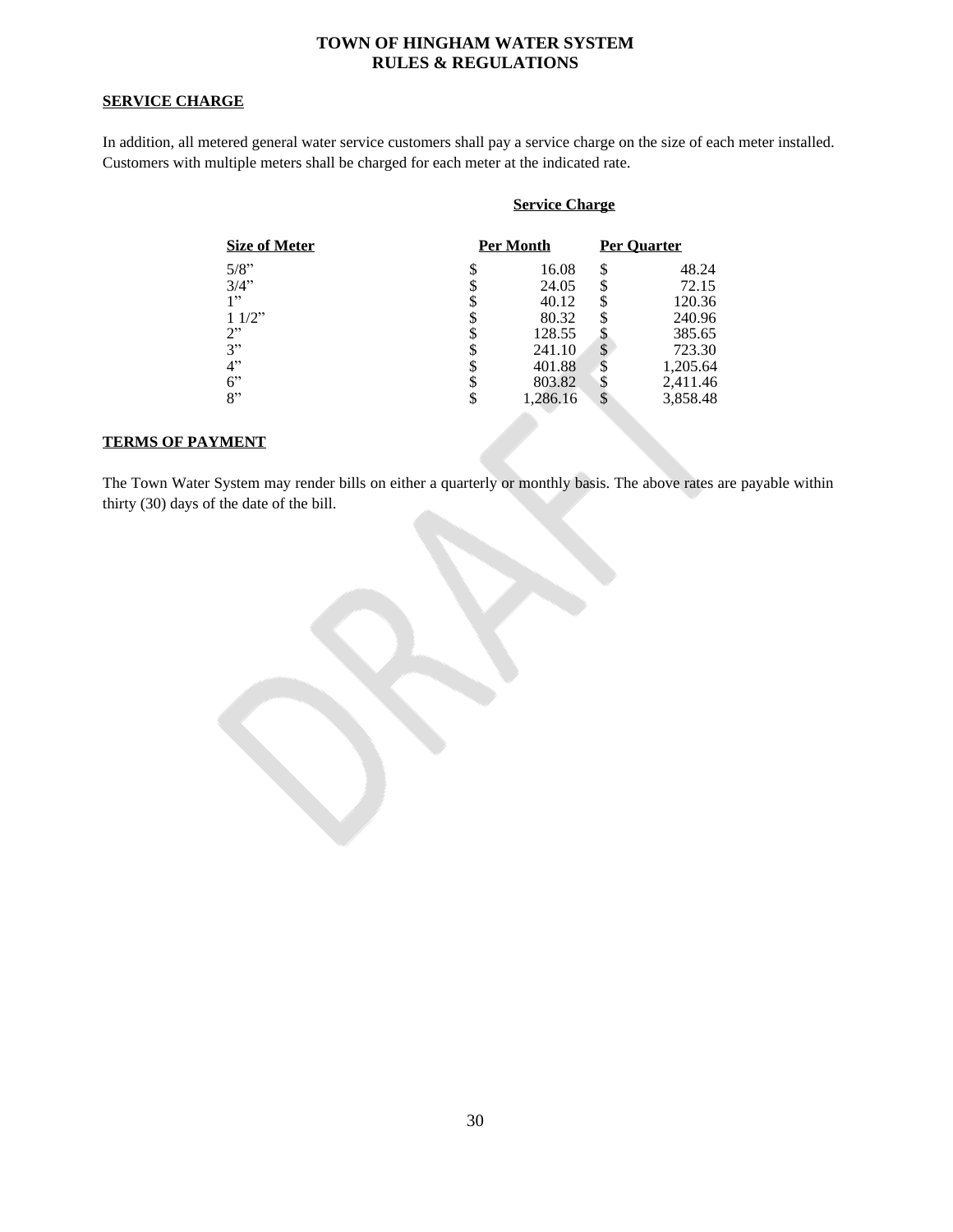# <span id="page-30-0"></span>**RATE FOR PRIVATE FIRE PROTECTION**

#### **AVAILABILITY**

This rate is available to customers located on the mains of the water system within the Towns of Hingham, Hull and Cohasset for Private Fire Protection, subject to the Rules and Regulations of the Town.

## **RATE**

|                                                                                  | Per Year      |
|----------------------------------------------------------------------------------|---------------|
| For each service connection 1"                                                   | 122.17        |
| For each service connection 1.25"                                                | \$137.54      |
| For each service connection 1.5"                                                 | \$154.84      |
| For each service connection 2"                                                   | \$206.69      |
| For each service connection 2.5"                                                 | \$272.00      |
| For each service connection 3"                                                   | \$352.67      |
| For each service connection 4" or smaller                                        | \$552.44      |
| For each service connection 6"                                                   | \$1.105.64    |
| For each service connection 8"                                                   | \$1,873.97    |
| For each service connection 10"                                                  | \$2,949.64    |
| For each service connection 12"                                                  | \$4,178.96    |
| For each privately owned fire hydrant serving Cohasset, Hingham, and Hull        | 913.37<br>S   |
| For each privately owned fire hydrant outside Cohasset, Hingham, and Hull Oxford | 1.150.13<br>S |

#### **TERMS OF PAYMENT**

Bills shall be rendered and due monthly or quarterly in advance. The above rates are net and are payable within thirty (30) days of the date of the bill. The Town Water System reserves the right to disconnect the service of any customers not having their account paid in full within thirty (30) days of the date of the bill.

#### **SPECIAL PROVISIONS**

- (a) All water shall be used for fire protection purposes only.
- (b) The Town Water System reserves the right, if water is used in violation of (a) above, to install a meter on the connection at any time which will meet the requirements of the fire insurance companies. In the event a meter is installed, the established meter rates, including both water and service charges, will apply in lieu of the above rates for Private Fire Protection.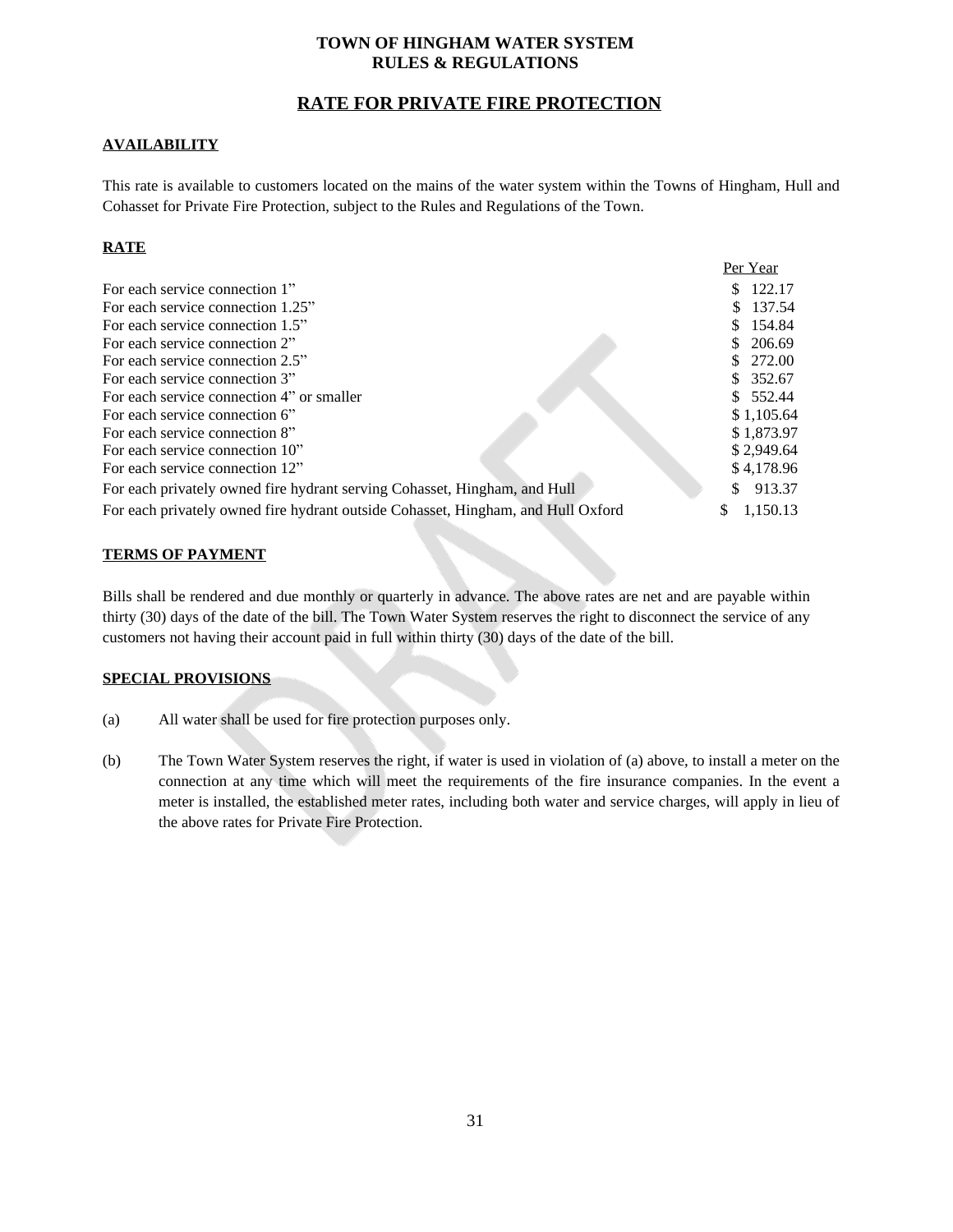# <span id="page-31-0"></span>**RATE FOR PUBLIC FIRE PROTECTION**

#### **AVAILABILITY**

This rate is available for Public Fire Protection only, and is subject to the Rules and Regulations of the Town Water System.

#### **RATES**

For each Town owned public fire hydrant \$ 193.51

In addition, annual charges as follows:

| Town of Hingham  | \$ 395,054.00 |
|------------------|---------------|
| Town of Hull     | \$227,331.00  |
| Town of Cohasset | \$18,712.00   |
|                  |               |

#### **TERMS OF PAYMENT**

Bills shall be rendered and due monthly or quarterly in arrears. The above rates are payable within thirty (30) days of the date of the bill.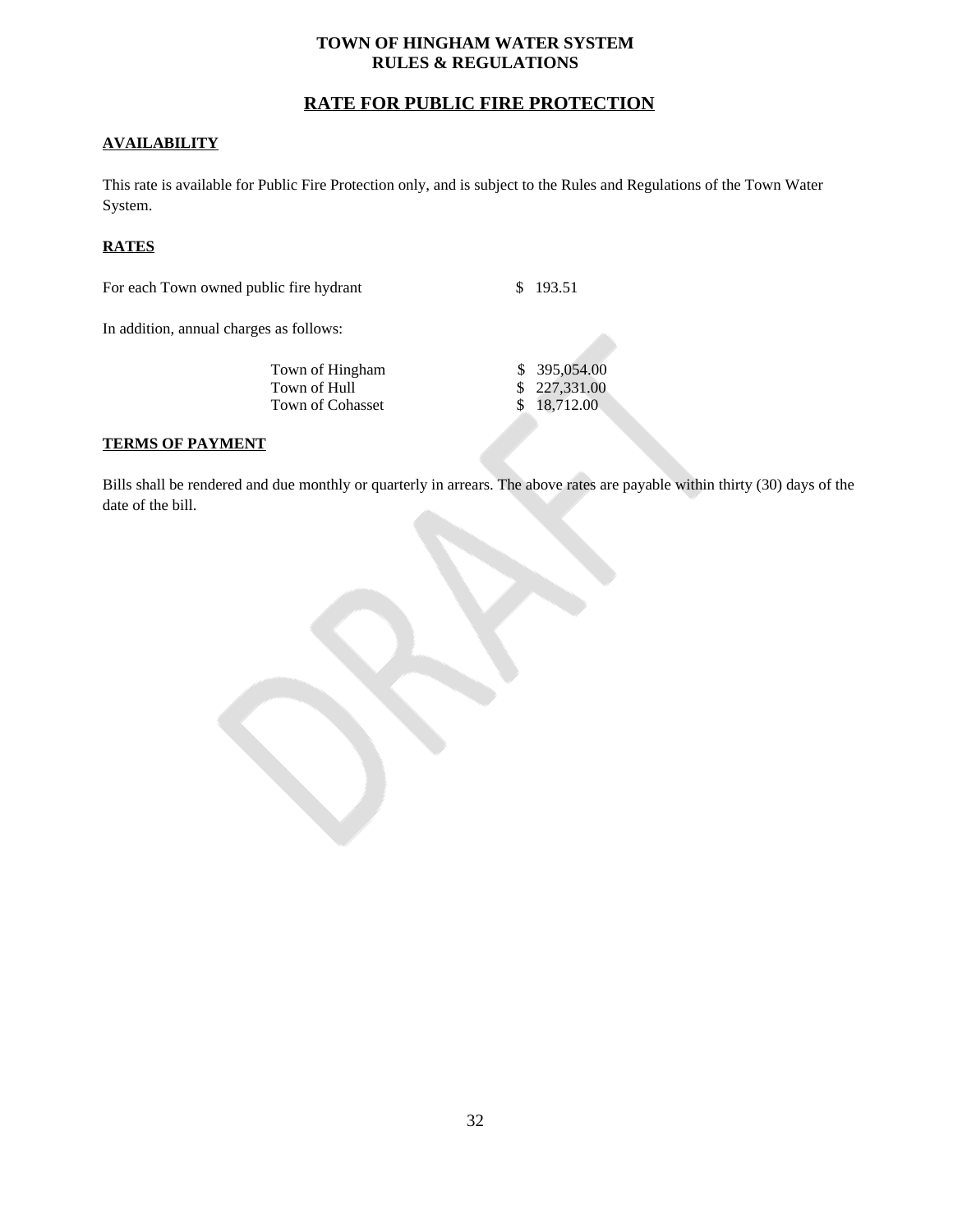# <span id="page-32-0"></span>**SALE FOR RESALE**

#### **AVAILABILITY**

This rate is available to municipalities, or political subdivisions thereof, for resale to customers resident in territory contiguous to that served by the Town Water System.

#### **RATE**

For all water taken, subject to the minimum charge as provided below: \$ 2.00 per 1,000 gallons

#### **MINIMUM CHARGE**

A variable minimum charge will apply based on the minimum monthly delivery occurring over the preceding 12 months, but not less than 100,000 gallons per month, times the currently allowed rate per 1,000 gallons.

Example: Given a minimum monthly billing of 500,000 gallons, the minimum charge would be  $$2.00 \times 500 =$ \$1,000 per month.

#### **TERMS OF PAYMENT**

The Town Water System may render bills on either a quarterly or monthly basis. The above rates are payable within thirty (30) days of the date of the bill.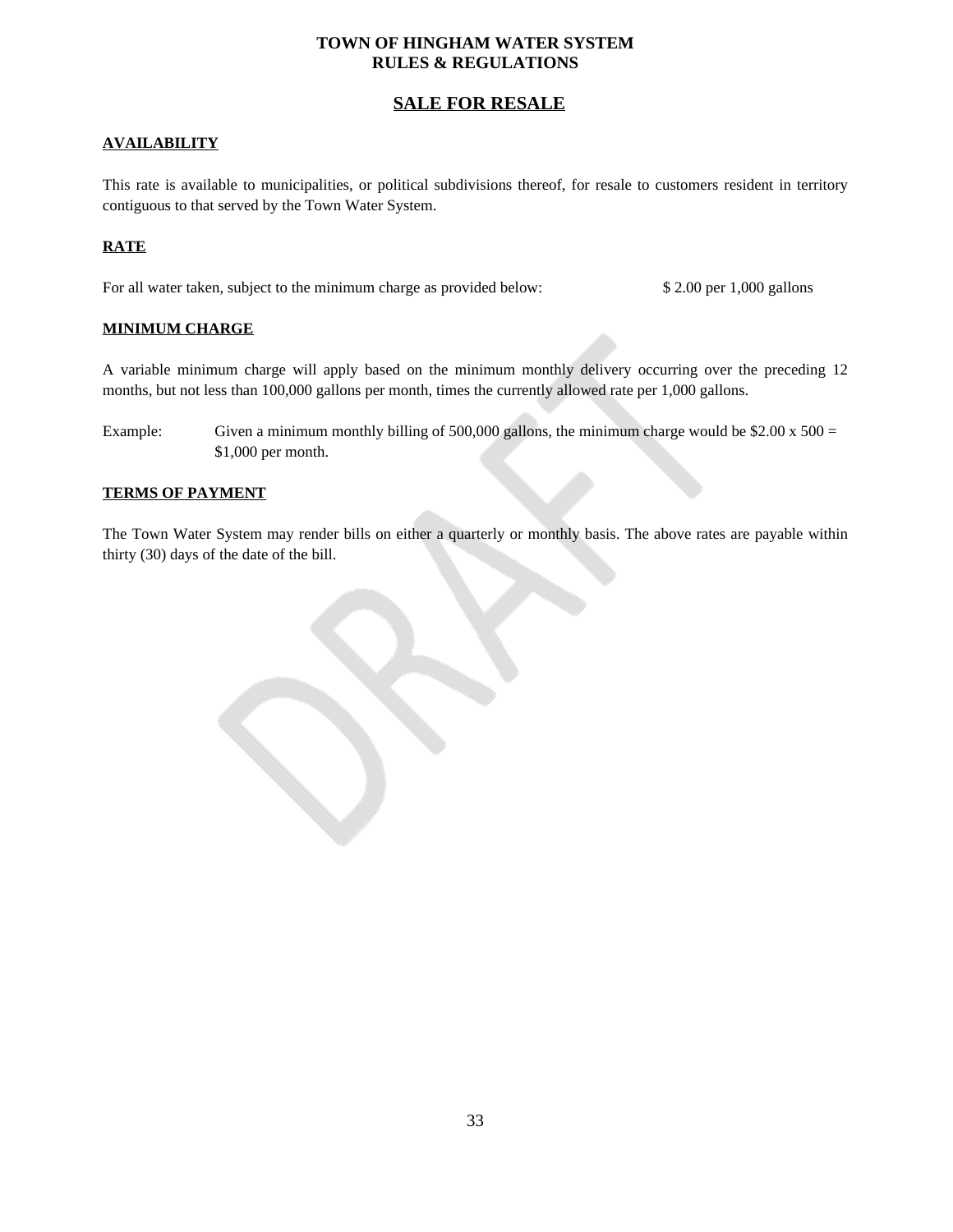# <span id="page-33-0"></span>**MISCELLANEOUS CHARGES**

#### **Drought Conditions**

| Termination and Restoration Fee – Business Hours* | \$65.00 |
|---------------------------------------------------|---------|
| Termination and Restoration Fee – After Hours     | \$92.00 |

\*Normal business hours are Monday through Friday, 8 am to 4 pm.

#### System Development Charge ("SDC")

| Meter          | Capacity   | Ratio to $5/8$ " |          |
|----------------|------------|------------------|----------|
| $Size**$       | <b>GPM</b> | Meter            | Fee      |
| 5/8"           | 20         | 1.00             | \$640    |
| 3/4"           | 30         | 1.50             | \$960    |
| 1"             | 50         | 2.50             | \$1,600  |
| $1\frac{1}{2}$ | 100        | 5.00             | \$3,200  |
| 2"             | 160        | 8.00             | \$5,120  |
| 3"             | 320        | 16.00            | \$10,240 |
| $\varDelta$ "  | 500        | 25.00            | \$16,000 |

\*\*SDC is determined on a case by case basis for meter sizes greater than 4".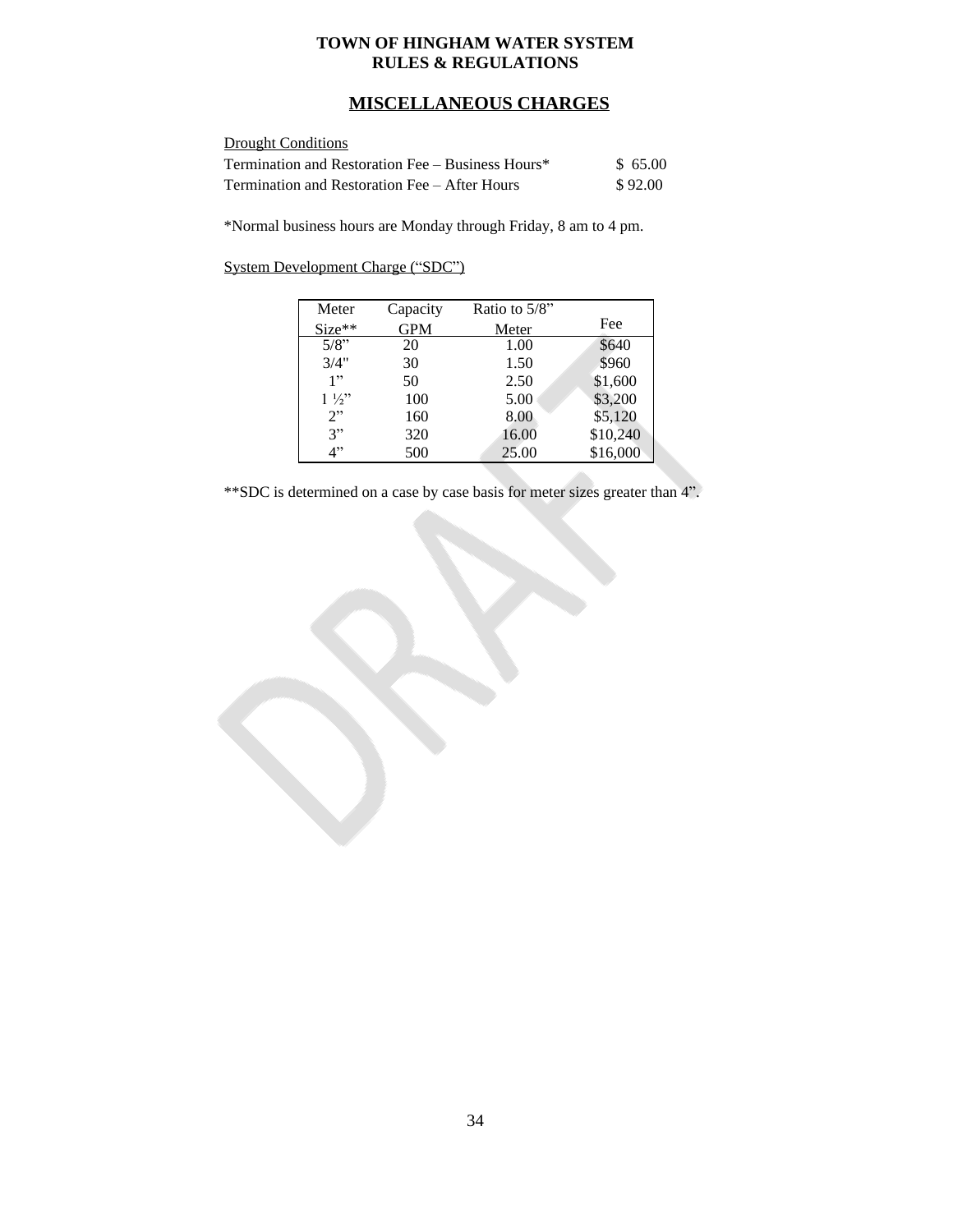# <span id="page-34-0"></span>**OTHER SERVICES**

#### **AVAILABILITY**

This rate is available to all classes of customers located on the mains of the water system. Subject to the Rules and Regulations of the Town Water System.

| <b>Frozen Meters</b>                                    |    | <b>Actual Cost of Meter</b> |
|---------------------------------------------------------|----|-----------------------------|
| Meter Test Fees 1" and less                             |    | 50.00                       |
| Larger than $1$ "                                       |    | 75.00                       |
| <b>Return Check Fee</b>                                 |    | 20.00                       |
| Seasonal Meter Set & Turn On Fee                        |    | 65.00                       |
| Seasonal Meter Removal Fee & Turn Off Fee               |    | 65.00                       |
| Turn On Fee - Business Hours                            | \$ | 65.00                       |
| After Hours Callout                                     |    | 392.00                      |
| <b>Water Conservation Fines</b>                         | S  | XXX.XX                      |
| <b>Abatement Fee</b>                                    | ъ  | XXX.XX                      |
| Non-Payment Reconnect – Business hours                  | \$ | 65.00                       |
| Non-Payment Reconnect – After Hours                     | \$ | 392.00                      |
| Theft of Service                                        |    | 1,000.00                    |
| (or triple the amount of damages, whichever is greater) |    |                             |
| Cross Connection – One Device Testing                   | \$ | 75.00                       |
| <b>Each Additional Device</b>                           |    | 35.00                       |
|                                                         |    |                             |

#### **TERMS OF PAYMENT**

The Town Water System may render bills on either a quarterly or monthly basis. The above rates are payable within thirty (30) days of the date on the bill.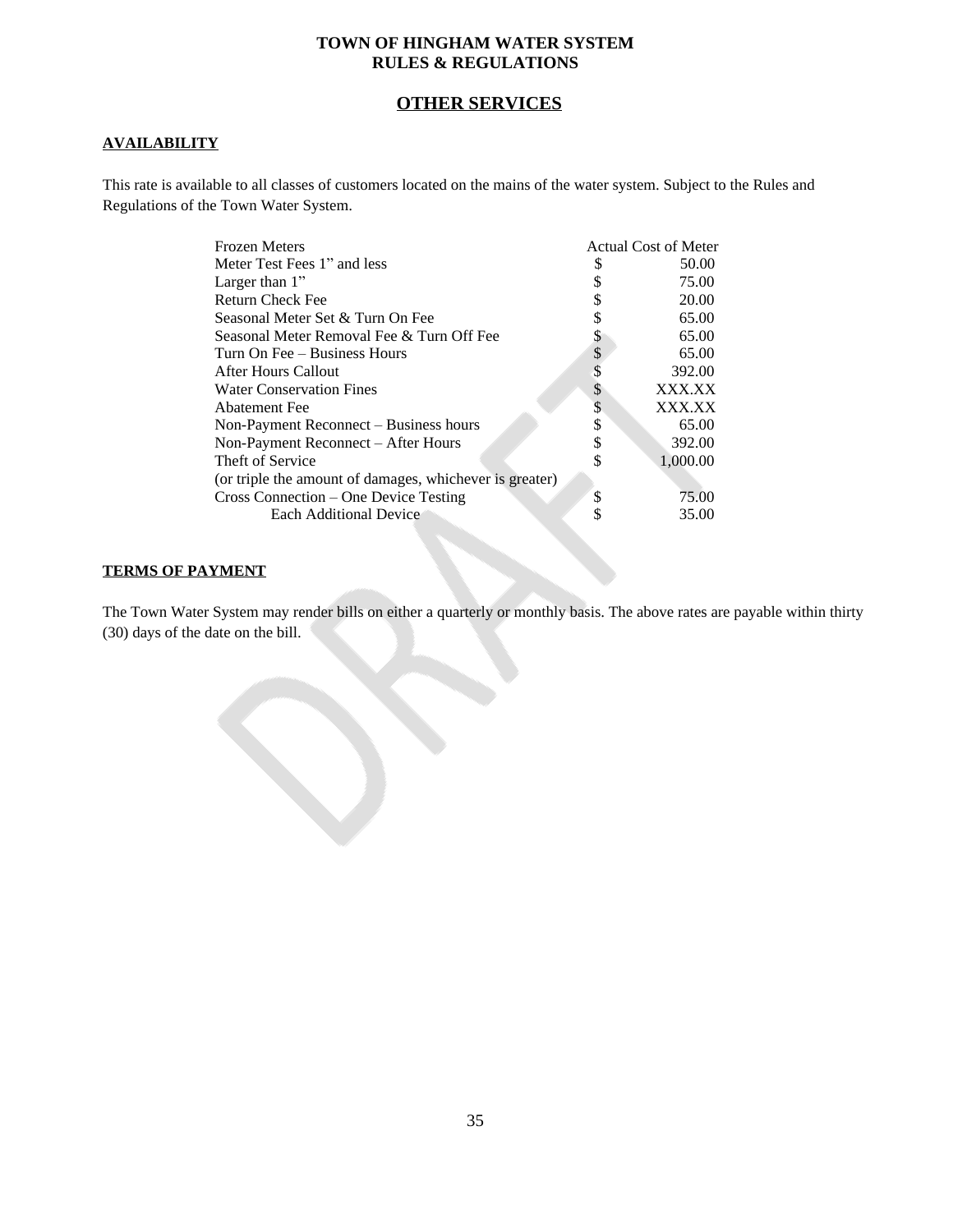# <span id="page-35-0"></span>**SURCHARGES**

The following surcharges are applicable to all metered customers located on the mains of the Town's water system in Hingham, Hull and Cohasset.

#### **SURCHARGE**

|                                                                                     | <b>Service Charge</b> |             |          |
|-------------------------------------------------------------------------------------|-----------------------|-------------|----------|
| Size of Meter                                                                       | Per Month             | Per Quarter |          |
| 5/8"                                                                                | \$10.32               | \$30.96     |          |
| 3/4"                                                                                | \$15.70               | \$47.10     |          |
| 1"                                                                                  | \$25.20               | \$75.60     |          |
| 11/2"                                                                               | \$49.20               | \$147.60    |          |
| 2"                                                                                  | \$78.00               | \$234.00    |          |
| 3"                                                                                  | \$145.00              | \$435.00    |          |
| 4"                                                                                  | \$240.30              | \$720.90    |          |
| $6$ "                                                                               | \$479.60              | \$1,438.80  |          |
| 8"                                                                                  | \$766.90              | \$2,300.70  |          |
| Consumption Charge per 100 cubic feet for Water Treatment Facility Lease:           |                       |             | \$0.9524 |
| Consumption Charge per 100 cubic feet for Water Treatment Operation and Maintenance |                       |             | \$1.0639 |
|                                                                                     |                       |             |          |

#### **TERMS OF PAYMENT**

The Town Water System may render bills on either a quarterly or monthly basis. The above rates are payable within thirty (30) days of the date of the bills.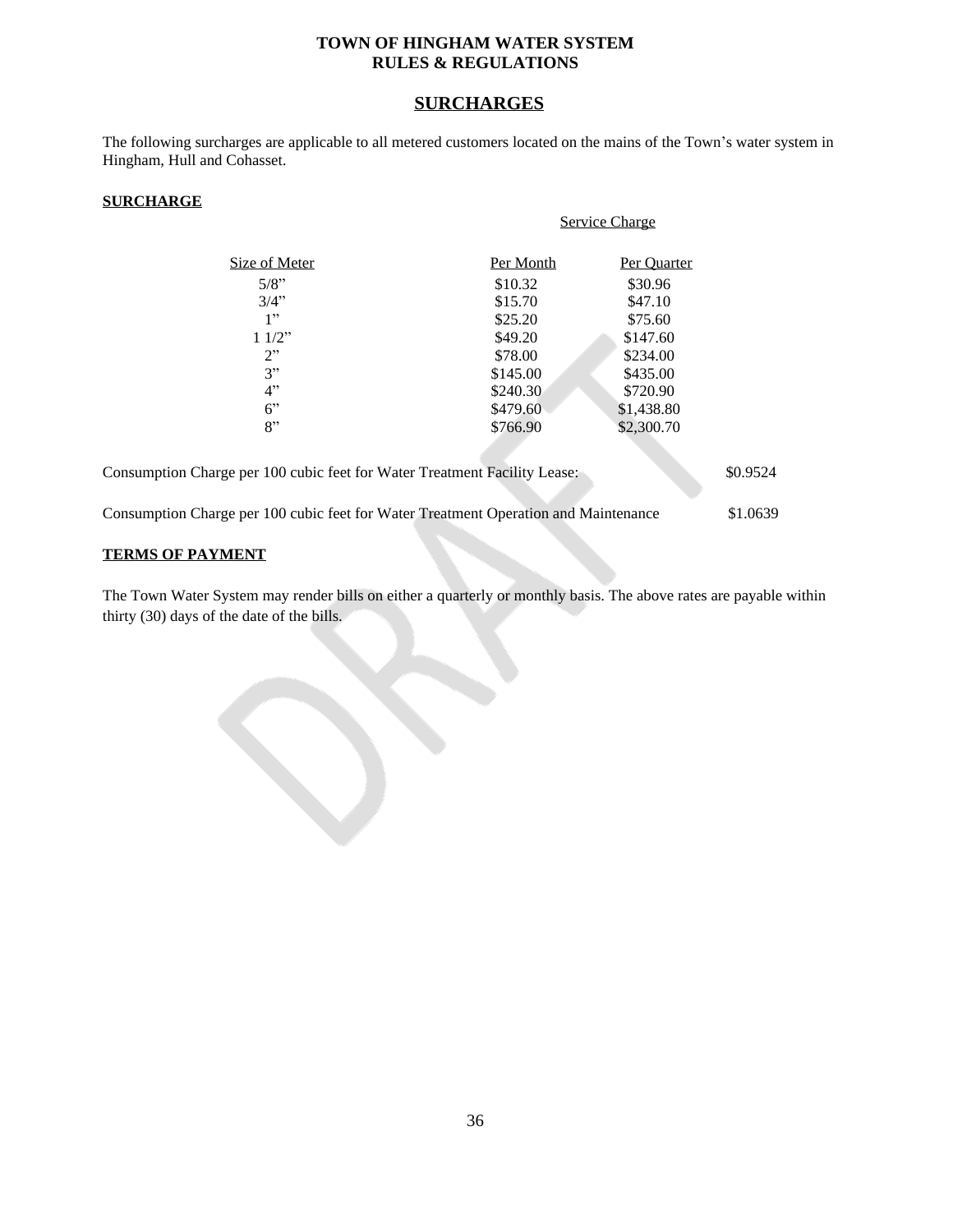# <span id="page-36-0"></span>**AUTHENTICATION**

We the undersigned, acting as Water Commissioners of the Town of Hingham, do this  $\mu$ <sup>th</sup> day of  $\mu$  2019 adopt the foregoing "Rules and Regulations of the Town of Hingham Water System" which shall be filed with the Town Clerk in accordance with M.G.L. c. 40, § 33.

Town of Hingham, Massachusetts Board of Water Commissioners

| Karen Johnson, Chair | $\rm{Date}$ |  |
|----------------------|-------------|--|
| Mary Power           | Date        |  |
| Joe Fisher           | Date        |  |
|                      |             |  |
|                      |             |  |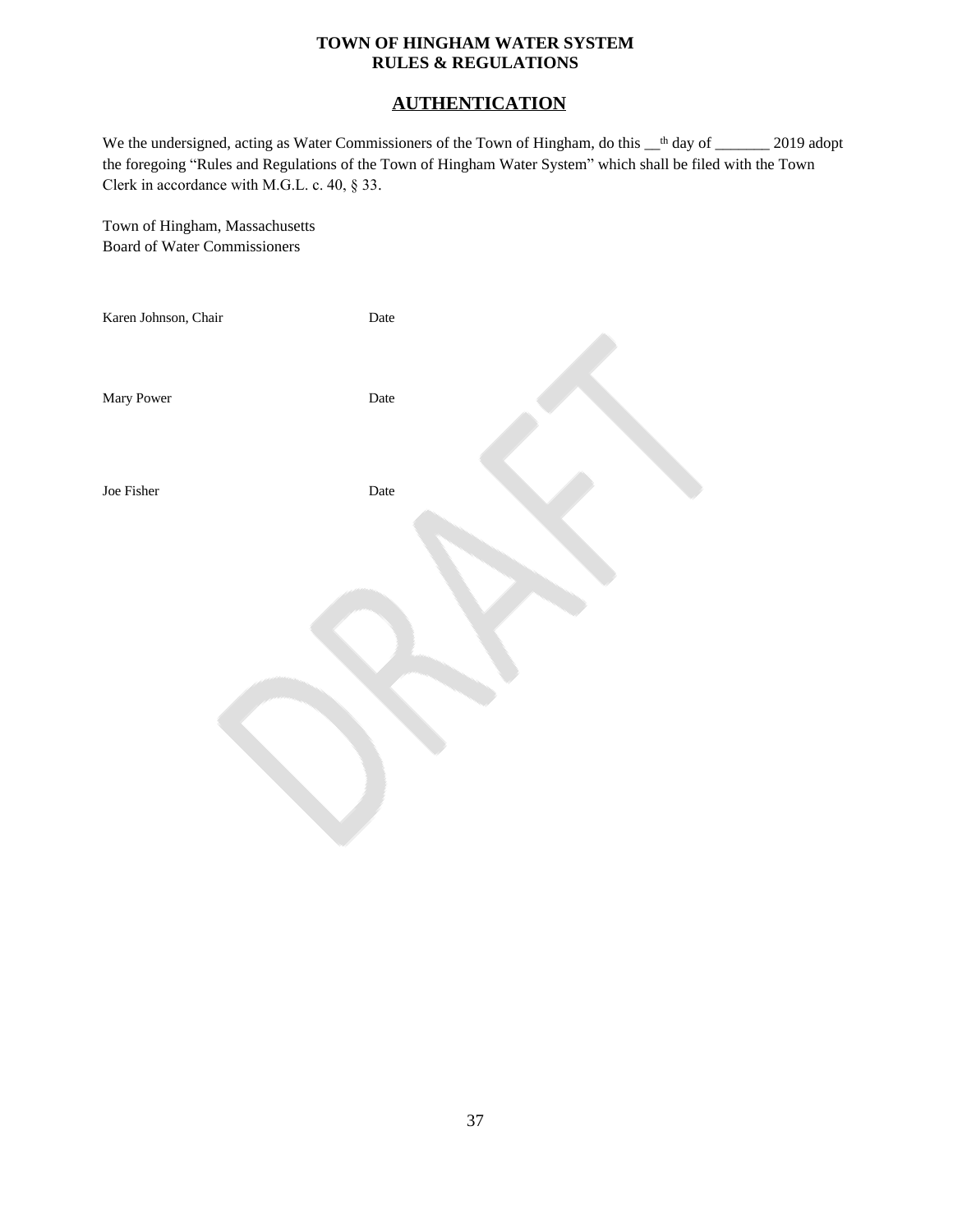# <span id="page-37-0"></span>**MATERIAL SPECIFICATIONS FOR WATER MAINS AND SERVICE INSTALLATION**